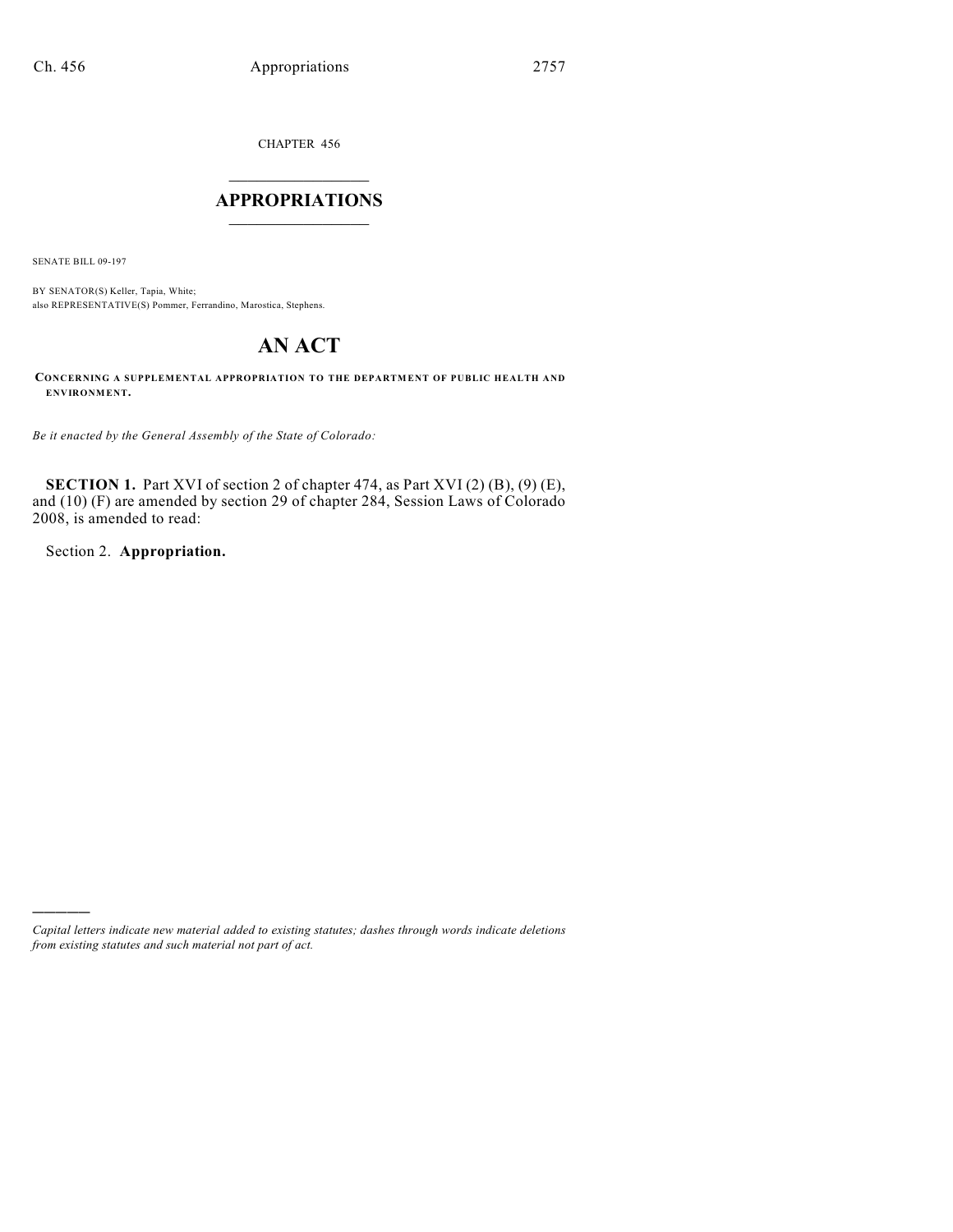| propriations |  |
|--------------|--|
|--------------|--|

|                           |       |                               | APPROPRIATION FROM            |                      |                                       |                                |  |  |  |  |
|---------------------------|-------|-------------------------------|-------------------------------|----------------------|---------------------------------------|--------------------------------|--|--|--|--|
| ITEM &<br><b>SUBTOTAL</b> | TOTAL | <b>GENERAL</b><br><b>FUND</b> | <b>GENERAL</b><br><b>FUND</b> | CASH<br><b>FUNDS</b> | <b>REAPPROPRIATED</b><br><b>FUNDS</b> | <b>FEDERAL</b><br><b>FUNDS</b> |  |  |  |  |
|                           |       |                               | <b>EXEMPT</b>                 |                      |                                       |                                |  |  |  |  |
|                           |       |                               |                               |                      |                                       |                                |  |  |  |  |

# **PART XVI DEPARTMENT OF PUBLIC HEALTH AND ENVIRONMENT**

## **(1) ADMINISTRATION AND SUPPORT**

| (A) Administration               |              |         |                          |                        |           |
|----------------------------------|--------------|---------|--------------------------|------------------------|-----------|
| Personal Services                | 4,612,837    | 30,750  | 82,570 <sup>a</sup>      | 4,499,517              |           |
|                                  | 4,568,337    |         |                          | 4,485,767 <sup>b</sup> |           |
|                                  | $(60.4$ FTE) |         |                          |                        |           |
| Retirements                      | 481,145      |         |                          | $481,145^{\circ}$      |           |
| Health, Life, and Dental         | 5,729,445    | 446,005 | $1,790,046$ <sup>a</sup> | 784,523°               | 2,708,871 |
| Short-term Disability            | 101,005      | 7,992   | $30,695$ <sup>a</sup>    | $13,675$ °             | 48,643    |
| S.B. 04-257 Amortization         |              |         |                          |                        |           |
| <b>Equalization Disbursement</b> | 1,241,082    | 96,310  | 377,795 <sup>a</sup>     | $168,295^{\circ}$      | 598,682   |
| S.B. 06-235 Supplemental         |              |         |                          |                        |           |
| Amortization Equalization        |              |         |                          |                        |           |
| Disbursement                     | 580,156      | 43,544  | $177,510^{\circ}$        | 78.470°                | 280,632   |
| Salary Survey and Senior         |              |         |                          |                        |           |
| <b>Executive Service</b>         | 2,661,915    | 206,252 | 775,239 <sup>a</sup>     | 361,926 <sup>c</sup>   | 1,318,498 |
| Performance-based Pay            |              |         |                          |                        |           |
| Awards                           | 1,196,948    | 94,718  | $366,046$ <sup>a</sup>   | 153,863°               | 582,321   |
| Shift Differential               | 14,054       |         |                          |                        | 14,054    |
| Workers' Compensation            | 273,205      |         |                          | 273,205 <sup>b</sup>   |           |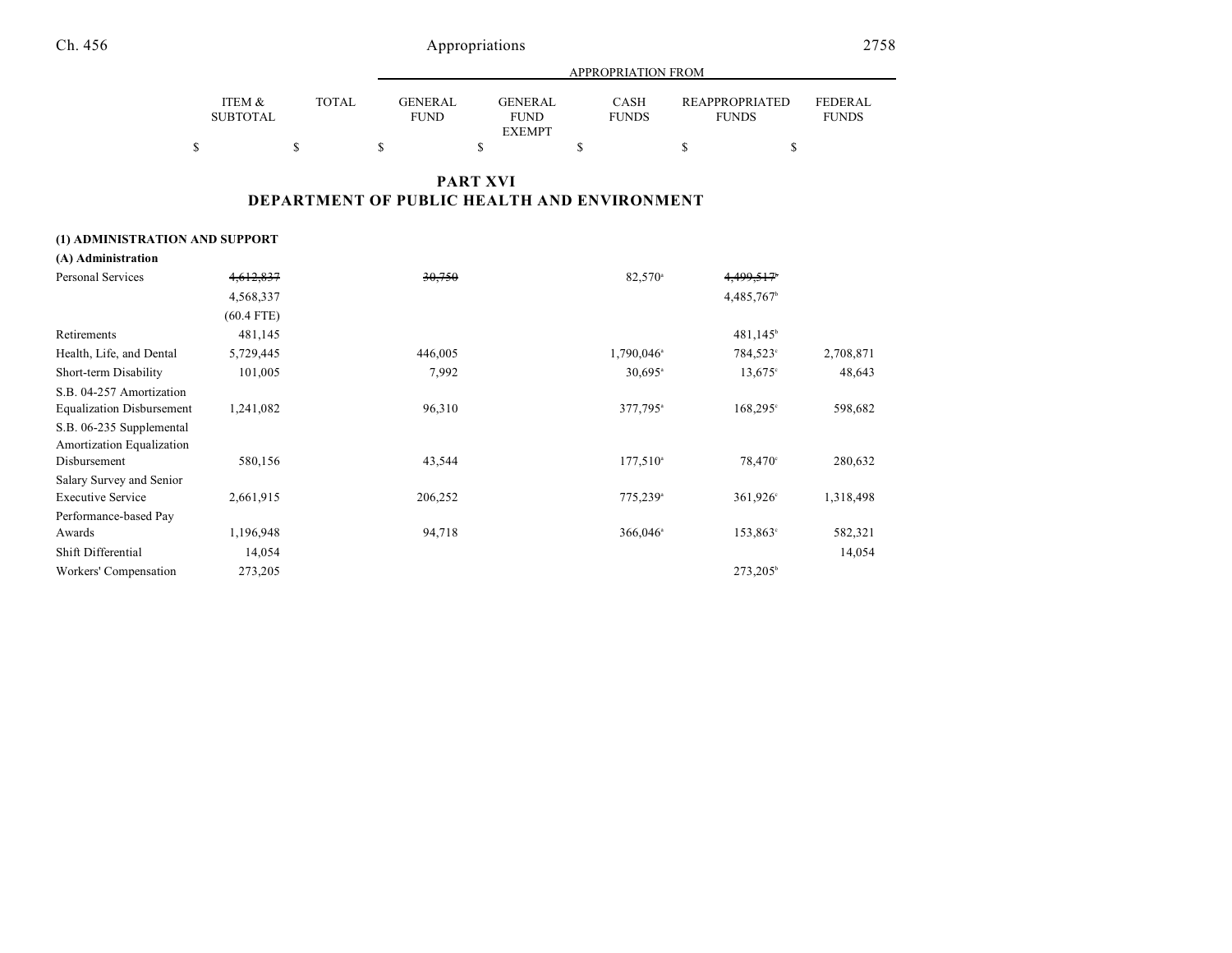| <b>Operating Expenses</b>        | 1,147,406  |       |                         | 1,147,406              |         |
|----------------------------------|------------|-------|-------------------------|------------------------|---------|
|                                  | 1,198,809  |       |                         | 1,198,809 <sup>b</sup> |         |
| Legal Services for 25,742        |            |       |                         |                        |         |
| 25,777 hours                     | 1,933,224  | 8,132 | 800,000*                | 933,224                | 191,868 |
|                                  | 1,935,852  |       | 802,628 <sup>a</sup>    | 941,356 <sup>b</sup>   |         |
| Administrative Law Judge         |            |       |                         |                        |         |
| Services                         | 8,335      |       |                         | 8,335 <sup>b</sup>     |         |
| Payment to Risk                  |            |       |                         |                        |         |
| Management and Property          |            |       |                         |                        |         |
| Funds                            | 155,605    |       | $6,904$ <sup>a</sup>    | 148,701 <sup>b</sup>   |         |
| Vehicle Lease Payments           | 223,867    |       | 159,212 <sup>a</sup>    | $45,475$ <sup>b</sup>  | 19,180  |
| <b>Leased Space</b>              | 5,069,896  |       | $152,140$ <sup>*</sup>  | 4,879,368              | 38,388  |
|                                  | 5,090,949  |       | $173, 193$ <sup>a</sup> |                        |         |
| Capitol Complex Leased           |            |       |                         |                        |         |
| Space                            | 31,663     |       |                         | $31,663^b$             |         |
| <b>Communication Services</b>    |            |       |                         |                        |         |
| Payments                         | 6,799      |       |                         | $6,799$ <sup>b</sup>   |         |
| Utilities                        | 597,427    |       | 84,524 <sup>a</sup>     | 390,727 <sup>b</sup>   | 122,176 |
| Building Maintenance and         |            |       |                         |                        |         |
| Repair                           | 271,858    |       |                         | 271,858 <sup>b</sup>   |         |
| Reimbursement for                |            |       |                         |                        |         |
| Members of the State             |            |       |                         |                        |         |
| Board of Health                  | 4,500      | 4,500 |                         |                        |         |
| <b>Indirect Costs Assessment</b> | 244,176    |       | $51,565$ *              | 65,759                 | 126,852 |
|                                  | 342,852    |       | 210,000 <sup>a</sup>    | $6,000^{\circ}$        |         |
|                                  | 26,586,548 |       |                         |                        |         |
|                                  | 26,715,808 |       |                         |                        |         |
|                                  |            |       |                         |                        |         |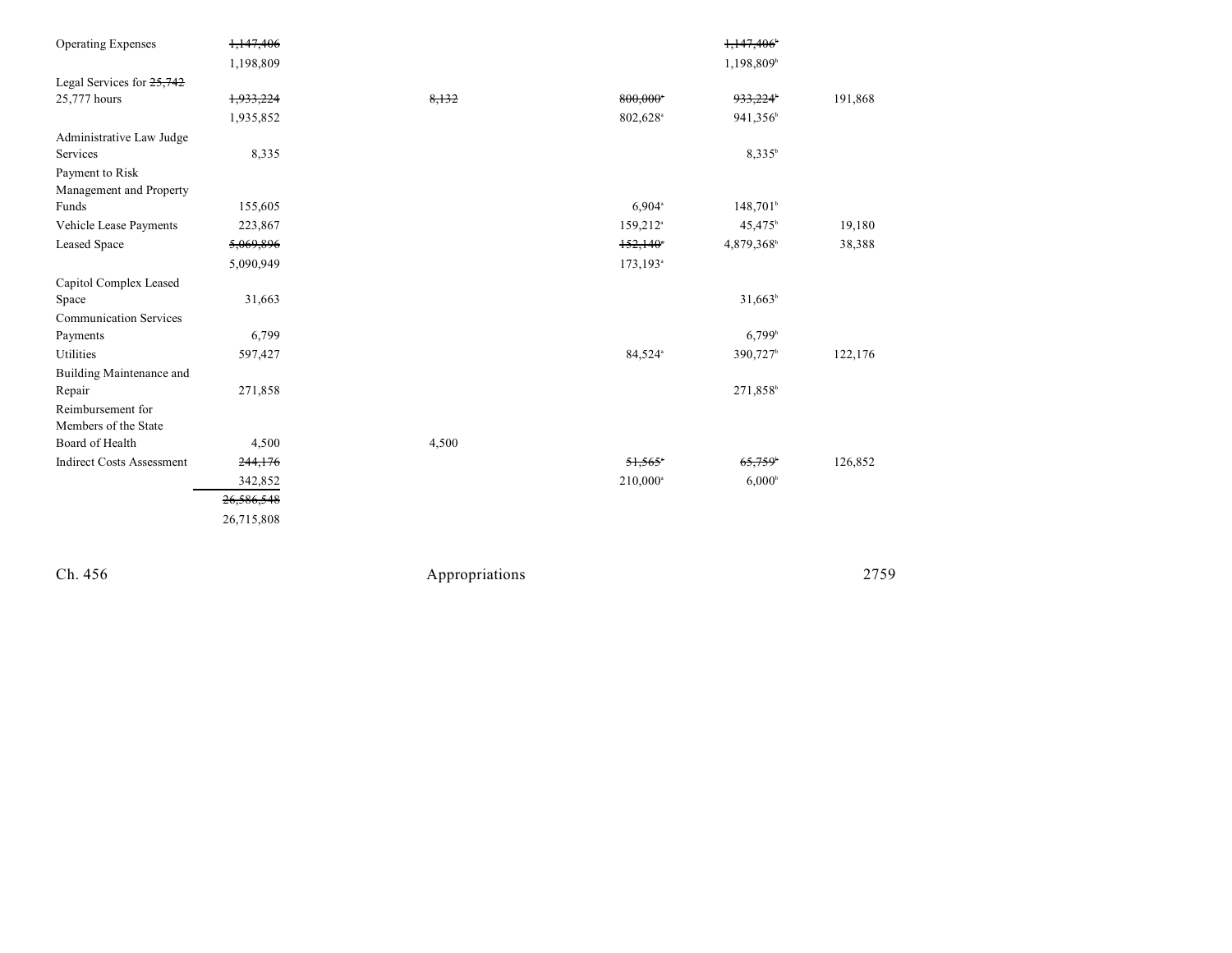|                           |              |                               |                               | APPROPRIATION FROM          |                                       |                                |
|---------------------------|--------------|-------------------------------|-------------------------------|-----------------------------|---------------------------------------|--------------------------------|
| ITEM &<br><b>SUBTOTAL</b> | <b>TOTAL</b> | <b>GENERAL</b><br><b>FUND</b> | <b>GENERAL</b><br><b>FUND</b> | <b>CASH</b><br><b>FUNDS</b> | <b>REAPPROPRIATED</b><br><b>FUNDS</b> | <b>FEDERAL</b><br><b>FUNDS</b> |
|                           |              |                               | <b>EXEMPT</b>                 |                             |                                       |                                |
|                           |              |                               |                               |                             |                                       |                                |

<sup>a</sup> Of these amounts, \$767,767 \$788,820 shall be from the Department of Public Health and Environment subaccount of the Automobile Inspection and Readjustment Account of the Highway Users Tax Fund established in Section 42-3-304 (18) (c), C.R.S., \$85,567 shall be from the Stationary Sources Control Fund created in Section 25-7-114.7 (2) (b) (I), C.R.S., and  $\frac{4,000,912}{4,000,912}$  \$4,161,975 shall be from various sources of cash funds.

<sup>b</sup> Of these amounts, \$13,073,948 \$13,119,733 shall be from indirect cost recoveries, \$28,000 shall be from tobacco-settlement moneys received from tobacco-settlement-supported programs in this and other departments pursuant to Section 25-1-108.5 (5) C.R.S., \$15,475 shall be from Medicaid funds appropriated to the Department of Health Care Policy and Financing, and  $$65,759$  \$6,000 shall be from various sources of reappropriated funds.

<sup>o</sup> Of these amounts, \$950,000 \$929,000 shall be from indirect cost recoveries, \$542,692 shall be from Medicaid funds appropriated to the Department of Health Care Policy and Financing, \$53,840 \$50,604 shall be from the Prevention, Early Detection, and Treatment Fund Expenditures appropriation in the Prevention Services Division, and \$14,220 shall be from the Local Government Severance Tax Fund, created in Section 39-29-110 (1) (a) (I) C.R.S., transferred from the Department of Local Affairs. AFFAIRS, AND \$24,236 SHALL BE FROM VARIOUS SOURCES OF REAPPROPRIATED FUNDS.

### **(B) Special Health Programs**

| (1) Health Disparities Program   |             |        |           |
|----------------------------------|-------------|--------|-----------|
| Personal Services                | 409,875     | 51,309 | 358.566   |
|                                  | $(6.3$ FTE) |        |           |
| <b>Operating Expenses</b>        | 65.838      | 6.931  | 58,907    |
| <b>Health Disparities Grants</b> | 7,379,186   |        | 7,379,186 |
|                                  | 7,854,899   |        |           |

These amounts shall be from the Prevention, Early Detection, and Treatment Fund Expenditures appropriation in the Prevention Services Division. <sup>a</sup>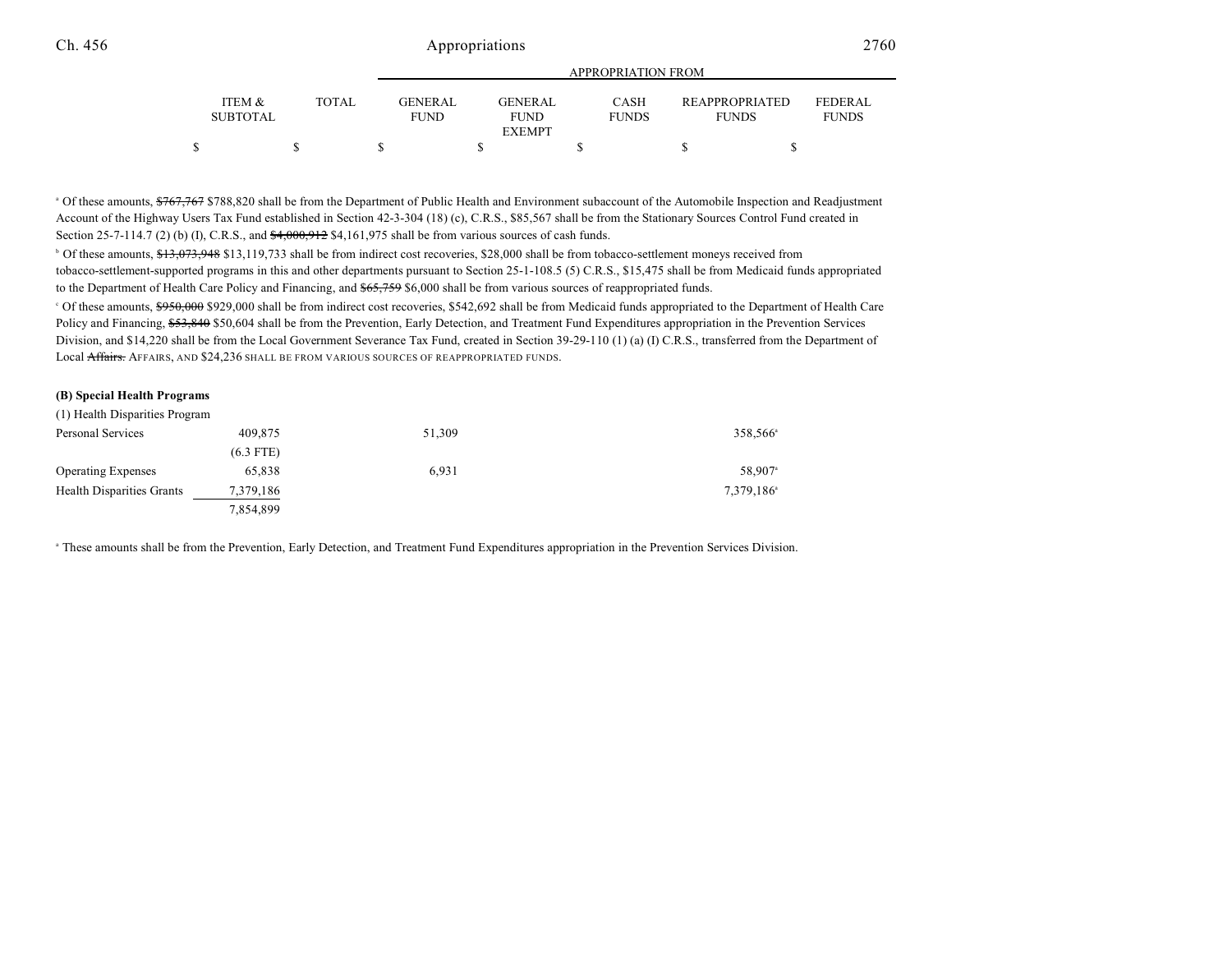## **(C) Special Environmental Programs**

| Environmental Leadership       |             |                         |         |
|--------------------------------|-------------|-------------------------|---------|
| and Pollution Prevention       | 879,035     | $174, 176$ <sup>a</sup> | 704,859 |
|                                | $(7.0$ FTE) |                         |         |
| Housed Commercial              |             |                         |         |
| Swine Feeding Operations       |             |                         |         |
| (HCSFO) Program                | 58,316      | 58,316 <sup>b</sup>     |         |
|                                |             | $(0.5$ FTE)             |         |
| Recycling Resources            |             |                         |         |
| Economic Opportunity           |             |                         |         |
| Program <sup>52a</sup>         | 2,629,361   | $2,629,361$ °           |         |
|                                |             | $(0.6$ FTE)             |         |
| <b>Advanced Technology</b>     |             |                         |         |
| Research Grants <sup>52b</sup> | 495,000     | 495,000 <sup>d</sup>    |         |
|                                | 4,061,712   |                         |         |
|                                |             |                         |         |

<sup>a</sup> This amount shall be from various sources of cash funds.

<sup>b</sup> This amount shall be the Housed Commercial Swine Feeding Operation Fund created in Section 25-7-138 (6), C.R.S.

This amount shall be from the Recycling Resources Economic Opportunity Fund created in Section 25-16.5-106.5 (1), C.R.S. <sup>c</sup>

<sup>d</sup> This amount shall be from the Advanced Technology Fund created in Section 25-16.5-105 (2) (a), C.R.S.

## 38,503,159

38,632,419

## **(2) CENTER FOR HEALTH AND ENVIRONMENTAL INFORMATION**

| (A) Health Statistics and Vital Records |  |  |  |
|-----------------------------------------|--|--|--|
|-----------------------------------------|--|--|--|

| <b>Personal Services</b> | 2,703,009 | $1,970,488$ <sup>a</sup> | $101,148$ <sup>b</sup> | 631,373 |
|--------------------------|-----------|--------------------------|------------------------|---------|
|                          |           |                          |                        |         |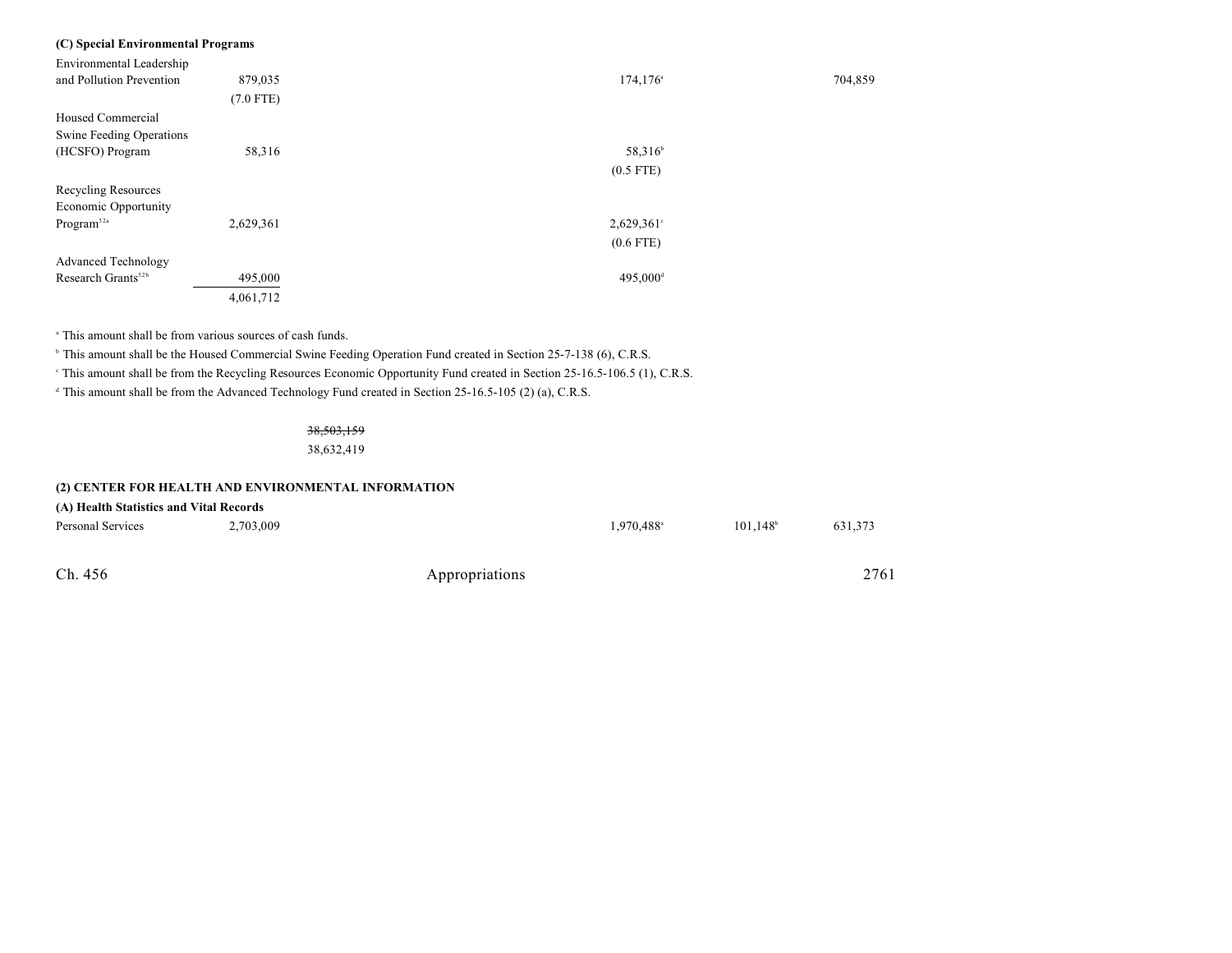|                           |                           |              | <b>APPROPRIATION FROM</b>     |   |                                                |   |                             |    |                                       |                         |
|---------------------------|---------------------------|--------------|-------------------------------|---|------------------------------------------------|---|-----------------------------|----|---------------------------------------|-------------------------|
|                           | ITEM &<br><b>SUBTOTAL</b> | <b>TOTAL</b> | <b>GENERAL</b><br><b>FUND</b> |   | <b>GENERAL</b><br><b>FUND</b><br><b>EXEMPT</b> |   | <b>CASH</b><br><b>FUNDS</b> |    | <b>REAPPROPRIATED</b><br><b>FUNDS</b> | FEDERAL<br><b>FUNDS</b> |
|                           | \$                        | \$           | \$                            | ъ |                                                | D |                             | \$ | \$                                    |                         |
|                           | $(55.2$ FTE)              |              |                               |   |                                                |   |                             |    |                                       |                         |
| <b>Operating Expenses</b> | 158,025                   |              |                               |   |                                                |   | $101,976$ <sup>a</sup>      |    | 21,075 <sup>b</sup>                   | 34,974                  |
|                           | 2,861,034                 |              |                               |   |                                                |   |                             |    |                                       |                         |

<sup>a</sup> Of these amounts, \$1,771,612 shall be from the Vital Statistics Records Cash Fund created in Section 25-2-121 (2) (b) (I), C.R.S., \$118,673 shall be from the Tobacco Education Programs Fund created in Section 24-22-117 (2) (c) (I), C.R.S., \$41,950 shall be from the Medical Marijuana Program Cash Fund created in Section 25-1.5-106 (2), C.R.S., and \$140,229 shall be from various sources of cash funds. The Tobacco Education Programs Fund consists of revenues from additional state cigarette and tobacco taxes imposed pursuant to Section 21 of Article X of the State Constitution; appropriations from this fund do not constitute fiscal year spending for the purposes of Section 20 of Article X of the State Constitution.

<sup>b</sup> Of these amounts \$118,673 shall be from the Prevention, Early Detection, and Treatment Fund Expenditures appropriation in the Prevention Services Division, and \$3,550 shall be from Medicaid funds appropriated to the Department of Health Care Policy and Financing.

#### **(B) Information Technology Services**

| Personal Services         | 2,216,106 | 9,552          | $166.096^{\circ}$     | $1.756.940^{\circ}$  | 283,518     |
|---------------------------|-----------|----------------|-----------------------|----------------------|-------------|
|                           | 2,206,554 |                |                       |                      |             |
|                           |           | $(0.2$ FTE $)$ | $(0.6$ FTE)           | $(20.4$ FTE)         | $(2.7$ FTE) |
| <b>Operating Expenses</b> | 883,875   |                | $101.677^{\circ}$     | 661.219 <sup>b</sup> | 120,979     |
| Purchase of Services from |           |                |                       |                      |             |
| Computer Center           | 407,446   |                | $42,572$ <sup>a</sup> | 328,800 <sup>b</sup> | 36,074      |
| <b>Multiuse Network</b>   |           |                |                       |                      |             |
| Payments                  | 61,792    |                |                       | $55,275^{\circ}$     | 6,517       |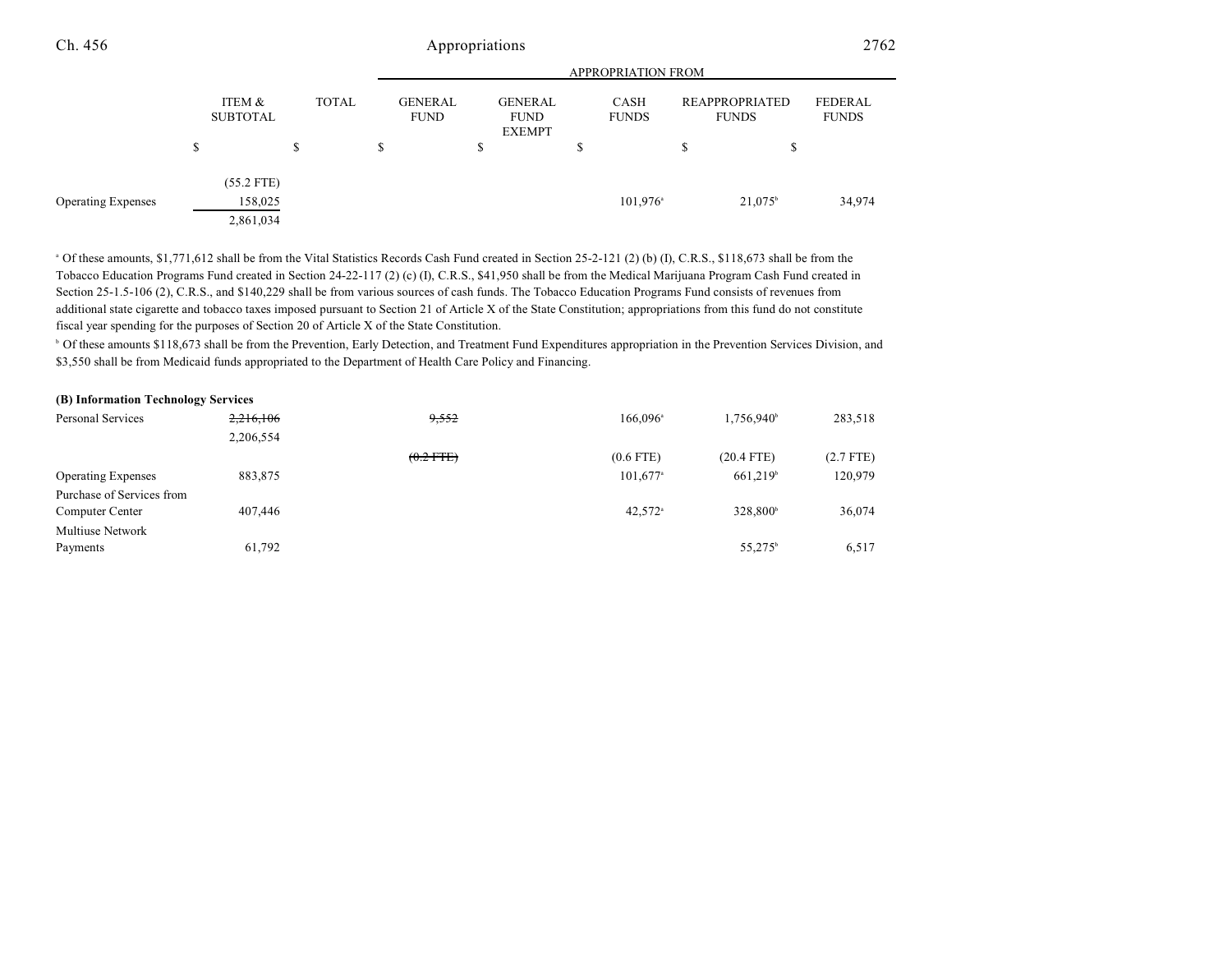| MANAGEMENT AND        |                      |                       |
|-----------------------|----------------------|-----------------------|
| ADMINISTRATION OF OIT | 11.907ء              | $11.907$ <sup>t</sup> |
|                       | <del>3,569,219</del> |                       |
|                       | 3,671,574            |                       |

<sup>a</sup> These amounts shall be from various sources of cash funds.

<sup>b</sup> Of these amounts, \$2,787,089 \$2,898,996 shall be from indirect cost recoveries, and \$15,145 shall be from Medicaid cash funds appropriated to the Department of Health Care Policy and Financing.

| (C) Indirect Cost |                    |                      |                     |         |
|-------------------|--------------------|----------------------|---------------------|---------|
| Assessment        | <del>688.522</del> | 382.979°             | $2.000^*$           | 303.543 |
|                   | 842,221            | 501.000 <sup>a</sup> | 37,678 <sup>b</sup> |         |

<sup>a</sup> Of this amount \$8,050 shall be from the Medical Marijuana Program Cash Fund created in Section 25-1.5-106 (2), C.R.S., and <del>\$374,929</del> \$492,950 shall be from various sources of cash funds.

<sup>b</sup> This amount Of these amounts, \$35,678 shall be from the Prevention, Early Detection, and Treatment Fund Expenditures appropriation in the PREVENTION SERVICES DIVISION, AND \$2,000 shall be from Medicaid funds appropriated to the Executive Director's Office of the Department of Health Care Policy and Financing.

> 7,118,775 7,374,829

#### **(3) LABORATORY SERVICES**

| (A) Director's Office     |             |                       |         |
|---------------------------|-------------|-----------------------|---------|
| Personal Services         | 685,795     | 567,577 <sup>a</sup>  | 118,218 |
|                           | $(8.1$ FTE) |                       |         |
| <b>Operating Expenses</b> | 30,597      | $22,421$ <sup>a</sup> | 8,176   |
|                           |             |                       |         |

| Ch. | 456 |
|-----|-----|
|-----|-----|

Appropriations 2763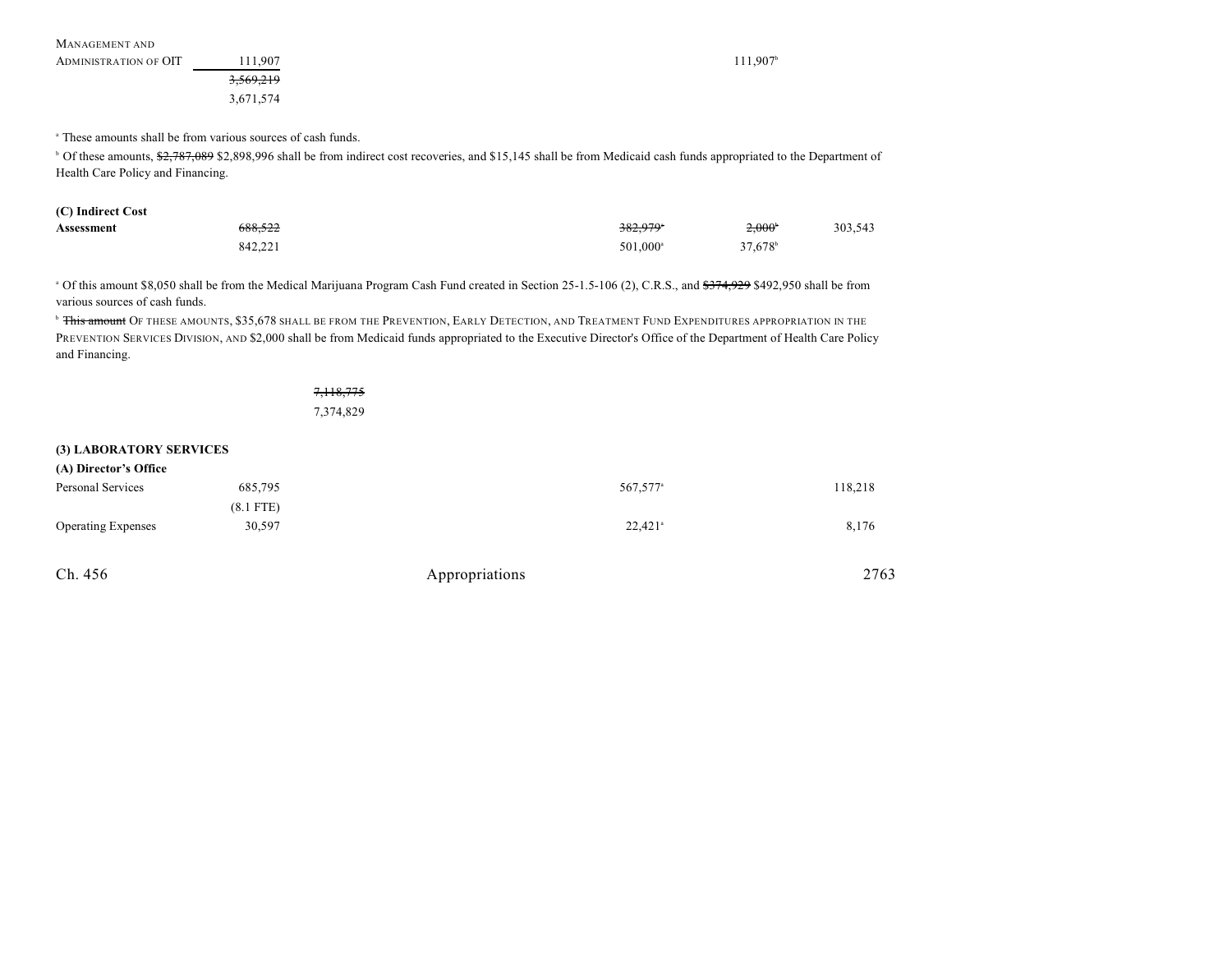|                                 |                                                             |              |                               |                                                | <b>APPROPRIATION FROM</b>           |                                         |                         |
|---------------------------------|-------------------------------------------------------------|--------------|-------------------------------|------------------------------------------------|-------------------------------------|-----------------------------------------|-------------------------|
|                                 | ITEM &<br><b>SUBTOTAL</b>                                   | <b>TOTAL</b> | <b>GENERAL</b><br><b>FUND</b> | <b>GENERAL</b><br><b>FUND</b><br><b>EXEMPT</b> | CASH<br><b>FUNDS</b>                | <b>REAPPROPRIATED</b><br><b>FUNDS</b>   | FEDERAL<br><b>FUNDS</b> |
|                                 | <sup>\$</sup>                                               | S            | ъ                             | Φ<br>Ф                                         | S                                   | \$<br>J.                                |                         |
| <b>Indirect Cost Assessment</b> | <del>1,293,476</del><br>1,498,892<br>2,009,868<br>2,215,284 |              |                               |                                                | 1,042,312<br>1,250,881 <sup>a</sup> | 33,153 <sup>*</sup><br>$30,000^{\circ}$ | 218,011                 |

<sup>a</sup> Of these amounts, \$200,000 shall be from the Newborn Screening and Genetic Counseling Cash Funds created in Section 25-4-1006 (1), C.R.S., \$50,529 shall be from the Law Enforcement Assistance Fund created in Section 43-4-401, C.R.S., and \$1,381,781 \$1,590,350 shall be from various sources of cash funds. <sup>b</sup> This amount shall be from various sources of reappropriated funds.

|                           | (B) Laboratory Services - Chemistry and Microbiology |         |                          |                      |          |
|---------------------------|------------------------------------------------------|---------|--------------------------|----------------------|----------|
| Personal Services         | 4.480.960                                            | 162.269 | $2,277,670$ <sup>a</sup> | 133.690 <sup>b</sup> | .907,331 |
|                           | $(65.6$ FTE)                                         |         |                          |                      |          |
| <b>Operating Expenses</b> | 2,699,244                                            | 12.712  | 2.334.507 <sup>a</sup>   | 140.119 <sup>b</sup> | 211.906  |
|                           | 7.180.204                                            |         |                          |                      |          |

<sup>a</sup> Of these amounts, \$1,666,812 shall be from the Newborn Screening and Genetic Counseling Cash Funds created in Section 25-4-1006 (1), C.R.S., \$36,361 shall be from the Law Enforcement Assistance Fund created in Section 43-4-401, C.R.S., and \$2,909,004 shall be from various sources of cash funds.

<sup>b</sup> These amounts shall be from appropriations to the Water Quality Control Division.

#### **(C) Certification**

Personal Services  $693,163$   $502,857$   $190,306$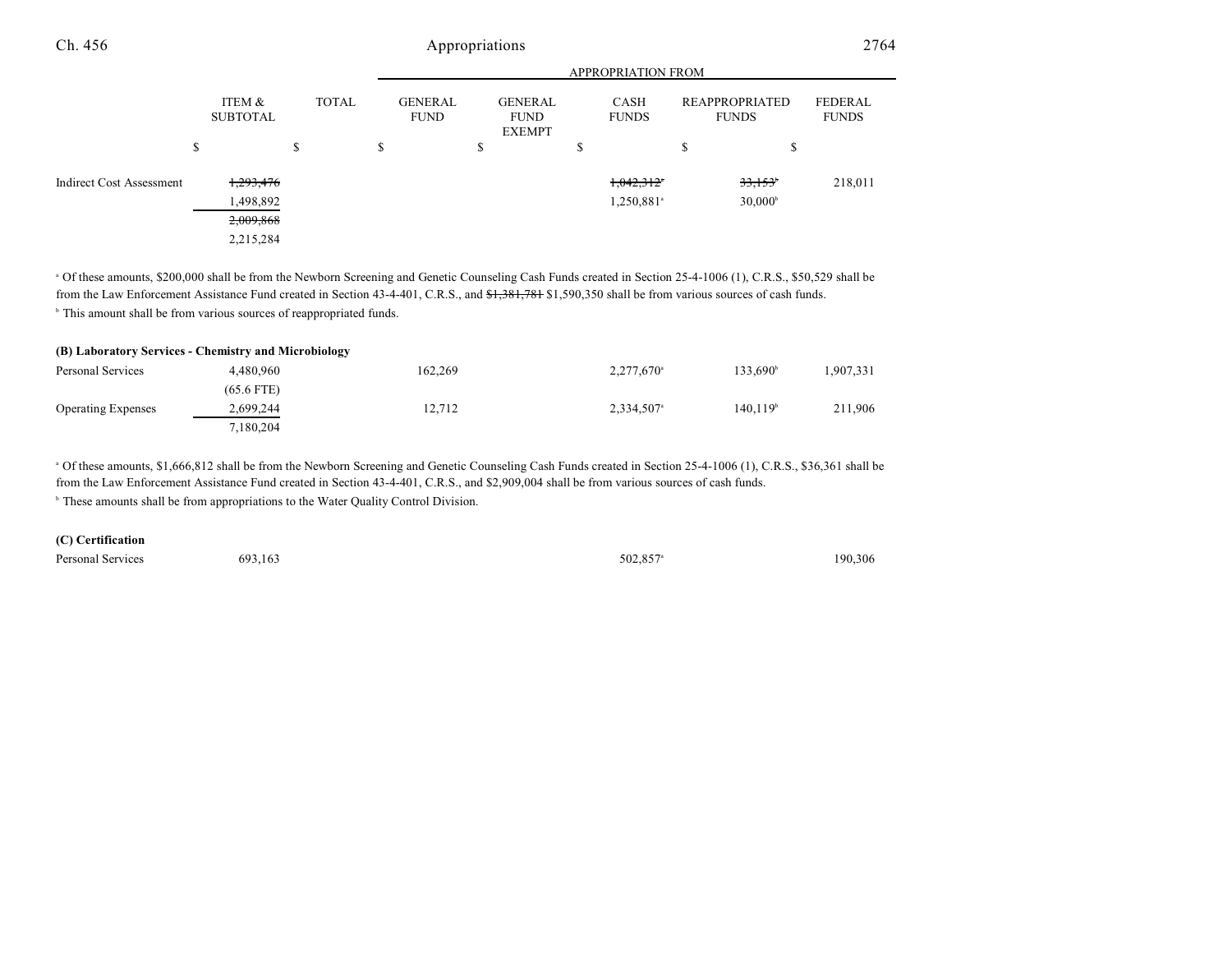|                           | $(10.3$ FTE) |                  |        |
|---------------------------|--------------|------------------|--------|
| <b>Operating Expenses</b> | 89,886       | $60,483^{\circ}$ | 29,403 |
|                           | 783,049      |                  |        |

<sup>a</sup> Of these amounts, \$422,893 shall be from the Law Enforcement Assistance Fund created in Section 43-4-401, C.R.S., and \$140,447 shall be from various sources of cash funds.

|                                                                                           |                                   | 9.973.121          |           |
|-------------------------------------------------------------------------------------------|-----------------------------------|--------------------|-----------|
|                                                                                           |                                   | 10,178,537         |           |
| (4) LOCAL HEALTH SERVICES                                                                 |                                   |                    |           |
| (A) Local Liaison                                                                         |                                   |                    |           |
| Public Health Nurses in<br>areas not served by local                                      |                                   |                    |           |
| health departments                                                                        | <del>1,425,663</del>              | 962,731            |           |
|                                                                                           | 1,403,733                         |                    | 441,002   |
| Environmental Health<br>Specialists in areas not<br>served by local health<br>departments | 242,358                           | <del>242,358</del> |           |
| Local, District and<br>Regional Health<br>Department Distributions<br>pursuant to Section | 236,298                           | 236,298            |           |
| 25-1-516, C.R.S.                                                                          | <del>7,243,313</del><br>7,137,041 | 5,000,000          | 2,137,041 |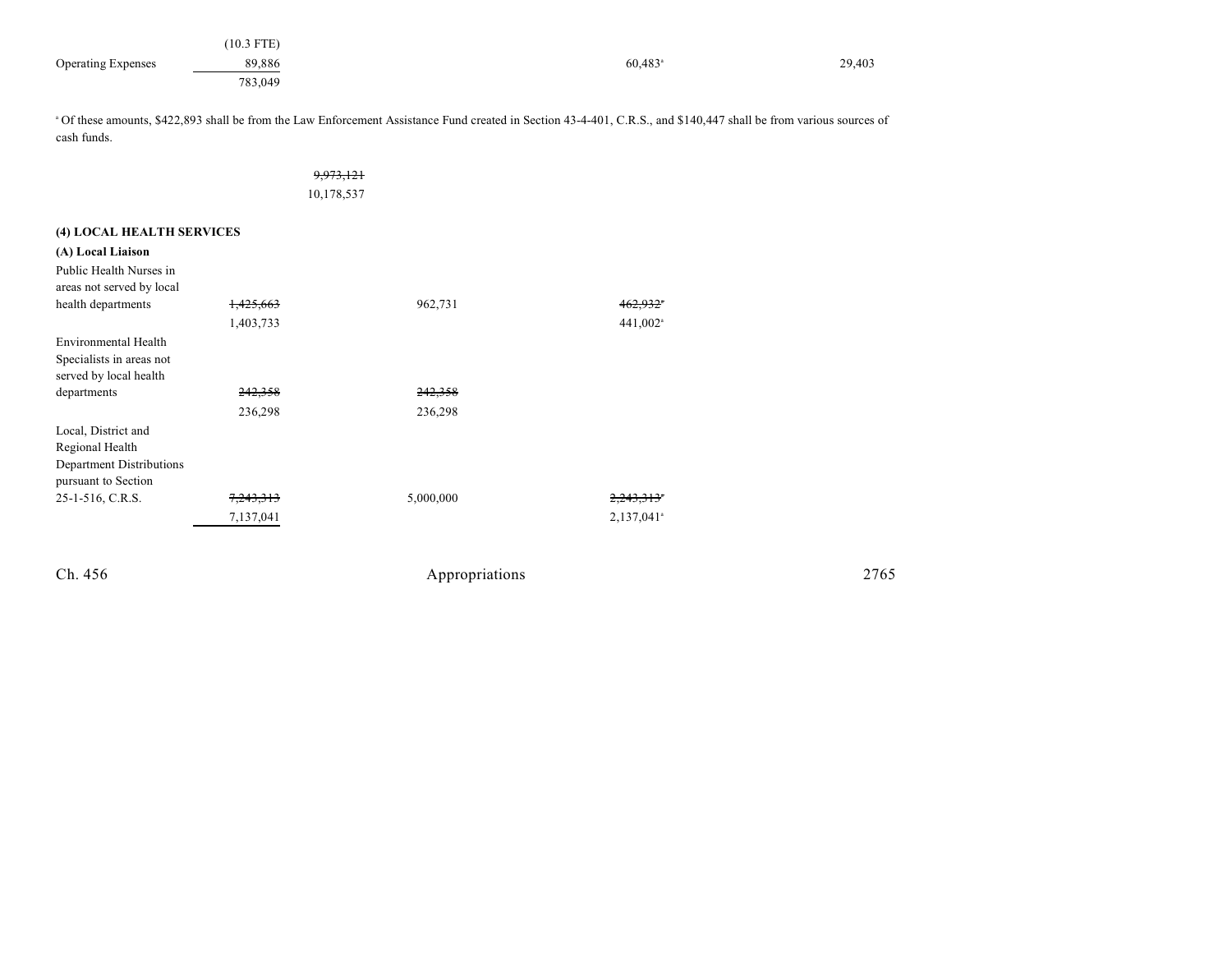|                                                                                                                                     |                           |              |                               |            |                                                | APPROPRIATION FROM   |                                       |                                |
|-------------------------------------------------------------------------------------------------------------------------------------|---------------------------|--------------|-------------------------------|------------|------------------------------------------------|----------------------|---------------------------------------|--------------------------------|
|                                                                                                                                     | ITEM &<br><b>SUBTOTAL</b> | <b>TOTAL</b> | <b>GENERAL</b><br><b>FUND</b> |            | <b>GENERAL</b><br><b>FUND</b><br><b>EXEMPT</b> | CASH<br><b>FUNDS</b> | <b>REAPPROPRIATED</b><br><b>FUNDS</b> | <b>FEDERAL</b><br><b>FUNDS</b> |
|                                                                                                                                     | \$                        | \$           | \$                            | \$         |                                                | \$<br>\$             | \$                                    |                                |
|                                                                                                                                     | 8,911,334<br>8,777,072    |              |                               |            |                                                |                      |                                       |                                |
| <sup>a</sup> These amounts shall be from the Public Health Services Per Capita Support Fund created in Section 25-1-516 (2), C.R.S. |                           |              |                               |            |                                                |                      |                                       |                                |
| (B) Community Nursing                                                                                                               |                           |              |                               |            |                                                |                      |                                       |                                |
| Personal Services                                                                                                                   | 474,110                   |              |                               | 251,832(M) |                                                |                      |                                       | 222,278 <sup>a</sup>           |
|                                                                                                                                     | 435,956                   |              |                               | 213,678(M) |                                                |                      |                                       |                                |
|                                                                                                                                     | $(5.4$ FTE)               |              |                               |            |                                                |                      |                                       |                                |
|                                                                                                                                     | $(5.0$ FTE)               |              |                               |            |                                                |                      |                                       |                                |
| <b>Operating Expenses</b>                                                                                                           | 16,705                    |              |                               | 16,705     |                                                |                      |                                       |                                |
| <b>Indirect Cost Assessment</b>                                                                                                     | 39,485                    |              |                               |            |                                                |                      |                                       | $39,485$ <sup>*</sup>          |
|                                                                                                                                     | 40,924                    |              |                               |            |                                                |                      |                                       | 40,924 <sup>a</sup>            |
|                                                                                                                                     | 530,300                   |              |                               |            |                                                |                      |                                       |                                |
|                                                                                                                                     | 493,585                   |              |                               |            |                                                |                      |                                       |                                |

<sup>a</sup> These amounts shall be from the Maternal and Child Health Block Grant and are shown for informational purposes only.

9,441,634 9,270,657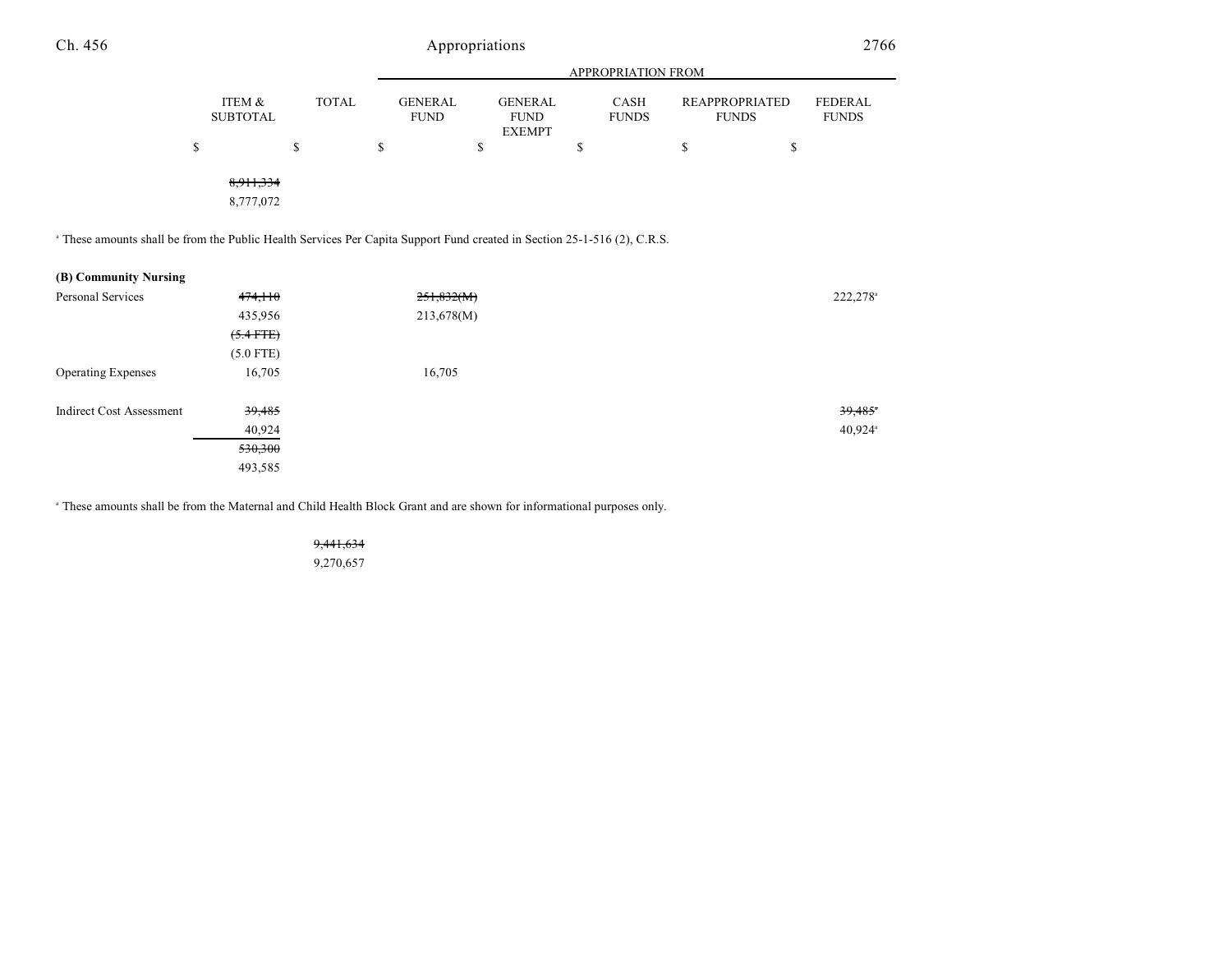## **(5) AIR QUALITY CONTROL DIVISION**

| (A) Administration |  |  |  |
|--------------------|--|--|--|
|                    |  |  |  |
|                    |  |  |  |

| Personal Services         | 362,156   | 271,747 <sup>a</sup>   | $90,409^{\circ}$       |
|---------------------------|-----------|------------------------|------------------------|
|                           |           | $(3.1$ FTE)            | $(1.4$ FTE)            |
| <b>Operating Expenses</b> | 9.187     |                        | $9.187$ <sup>b</sup>   |
| Indirect Cost Assessment  | 2,624,743 | 2,313,464*             | $311,279$ <sup>b</sup> |
|                           | 2,480,681 | 2,169,402 <sup>a</sup> |                        |
|                           | 2,996,086 |                        |                        |
|                           | 2,852,024 |                        |                        |

<sup>a</sup> Of these amounts, \$878,732 \$708,364 shall be from the Department of Public Health and Environment subaccount of the Automobile Inspection and Readjustment Account of the Highway Users Tax Fund established in Section 42-3-304 (18) (c), C.R.S., \$133,756 shall be from the Stationary Sources Control Fund created in Section 25-7-114.7 (2) (b) (I), C.R.S.,  $\frac{623,355}{24,661}$  shall be from the Oil and Gas Conservation and Environmental Response Fund created in Section 34-60-122, C.R.S., and \$1,549,368 \$1,574,368 shall be from various sources of cash funds.

<sup>b</sup> These amounts are funds anticipated to be received from the U.S. Environmental Protection Agency or other federal fund sources and are shown for informational purposes only.

## **(B) Technical Services**

| Personal Services         | 2,747,272 | 1.762.618 <sup>a</sup> | 984.654 <sup>b</sup> |
|---------------------------|-----------|------------------------|----------------------|
|                           |           | $(21.8$ FTE)           | $(13.3$ FTE)         |
| <b>Operating Expenses</b> | 320,319   | 235,758 <sup>a</sup>   | $84,561^{\circ}$     |
| <b>Local Contracts</b>    | 650,551   | 556,304 <sup>a</sup>   | 94.247               |
|                           | 3,718,142 |                        |                      |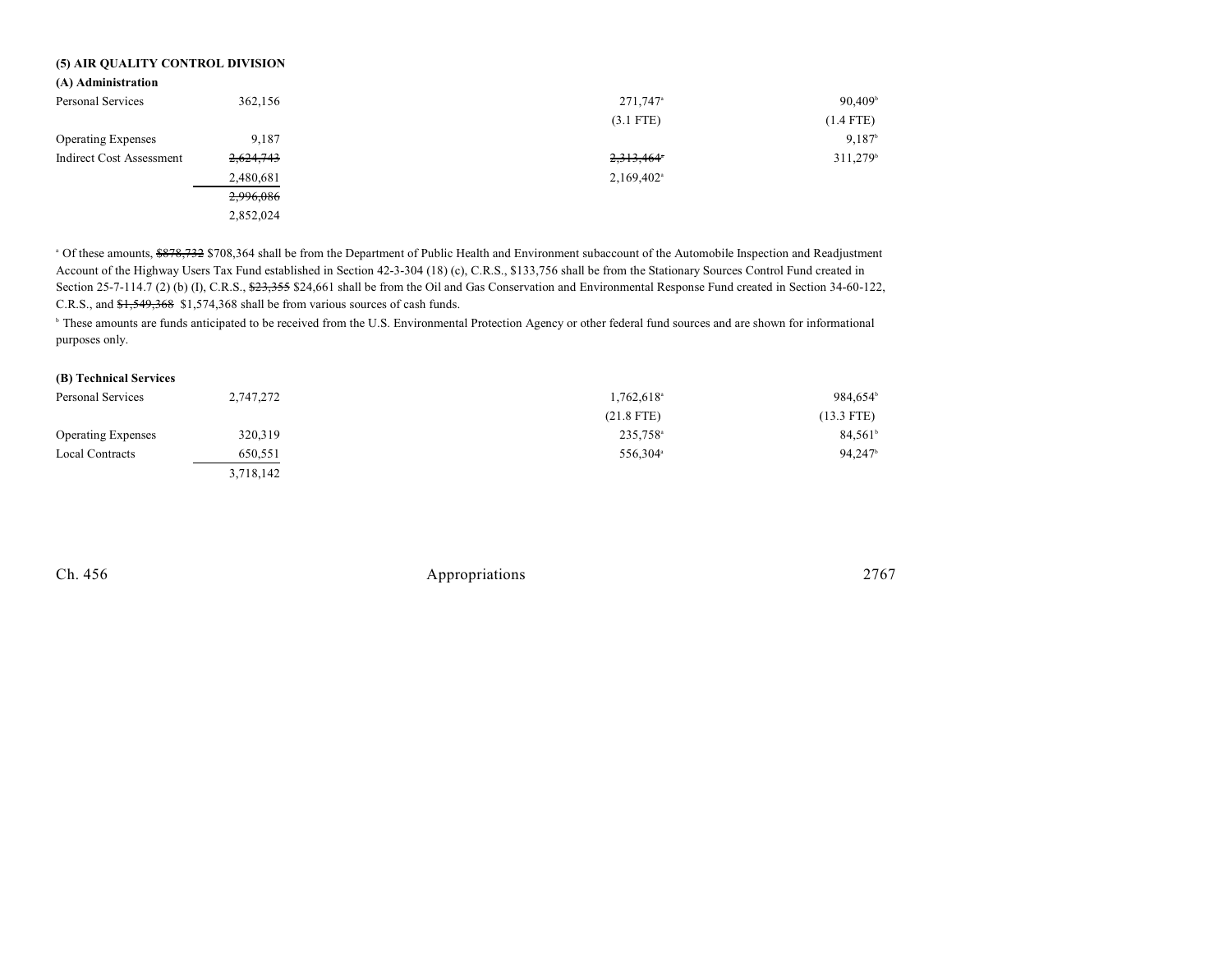|                           |       | APPROPRIATION FROM     |  |                        |  |                             |  |                                       |                                |
|---------------------------|-------|------------------------|--|------------------------|--|-----------------------------|--|---------------------------------------|--------------------------------|
| ITEM &<br><b>SUBTOTAL</b> | TOTAL | GENERAL<br><b>FUND</b> |  | GENERAL<br><b>FUND</b> |  | <b>CASH</b><br><b>FUNDS</b> |  | <b>REAPPROPRIATED</b><br><b>FUNDS</b> | <b>FEDERAL</b><br><b>FUNDS</b> |
|                           |       |                        |  | <b>EXEMPT</b>          |  |                             |  |                                       |                                |
|                           |       |                        |  |                        |  |                             |  |                                       |                                |

 Of these amounts, \$1,652,290(H) shall be from the Department of Public Health and Environment subaccount of the Automobile Inspection and Readjustment <sup>a</sup> Account of the Highway Users Tax Fund established in Section 42-3-304 (18) (c), C.R.S., \$884,379 shall be from the Stationary Sources Control Fund created in Section 25-7-114.7 (2) (b) (I), C.R.S., and \$18,011 shall be from the Ozone Protection Fund created in Section 25-7-135 (1), C.R.S.

<sup>b</sup> These amounts are funds anticipated to be received from the U.S. Environmental Protection Agency, the U.S. Department of Homeland Security, or other federal fund sources and are shown for informational purposes only.

| 2,312,484 | 2,115,510              | $196,974$ <sup>b</sup> |
|-----------|------------------------|------------------------|
| 2,294,307 | 2,097,333 <sup>a</sup> |                        |
|           | $(26.3$ FTE)           | $(2.9$ FTE)            |
| 334,827   | 316,577 <sup>a</sup>   | $18,250^{\circ}$       |
|           |                        |                        |
| 647,743   | 647,743 <sup>a</sup>   |                        |
|           | $(6.6$ FTE)            |                        |
|           |                        |                        |
| 7,000     | $7,000^{\circ}$        |                        |
| 45,299    | $45,299$ <sup>a</sup>  |                        |
| 3,347,353 |                        |                        |
| 3,329,176 |                        |                        |
|           |                        |                        |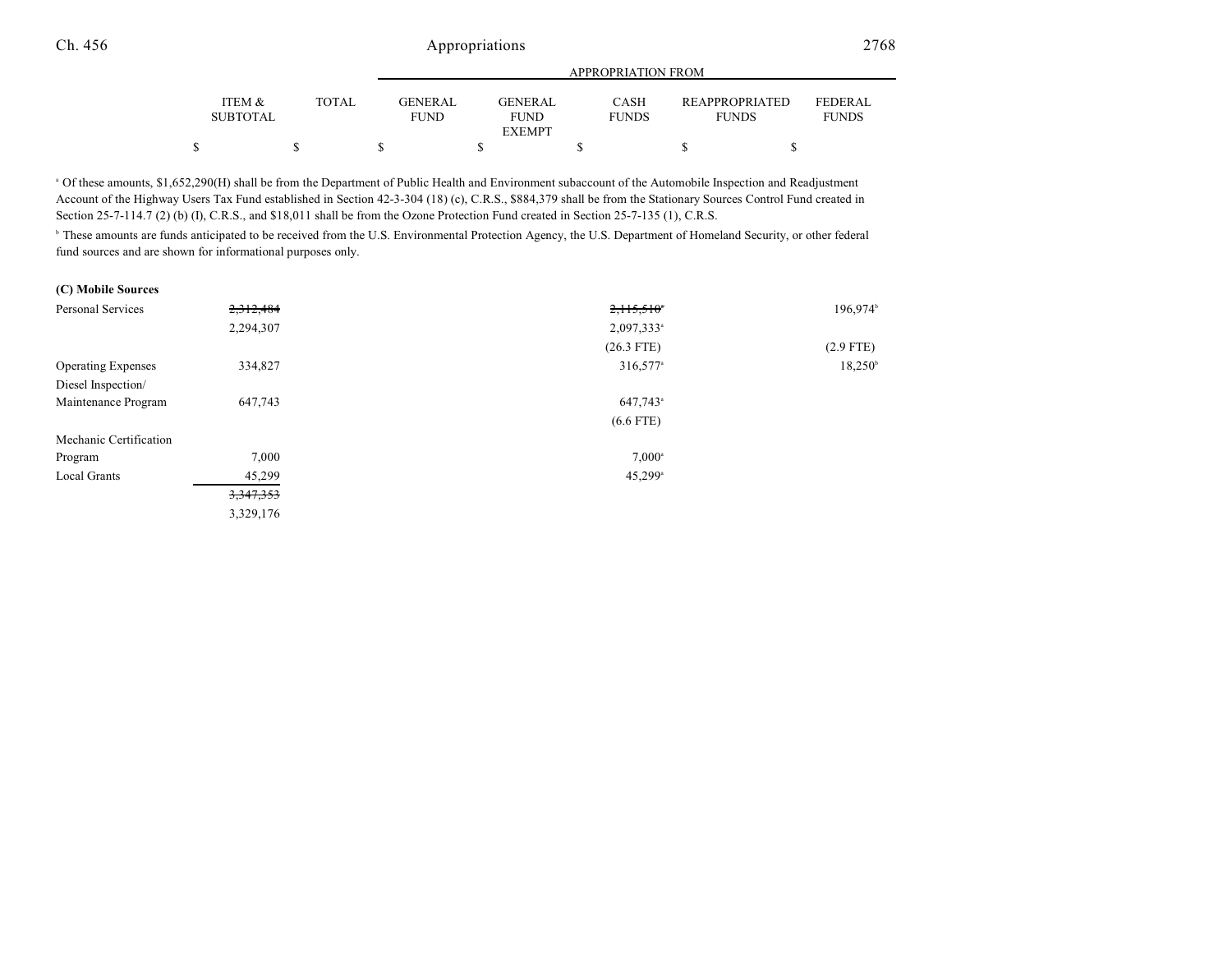<sup>a</sup> Of these amounts, \$2,950,852 \$2,932,675 shall be from the Department of Public Health and Environment subaccount of the Automobile Inspection and Readjustment Account of the Highway Users Tax Fund established in Section 42-3-304 (18) (c), C.R.S., and \$181,277 shall be from diesel inspection and mechanic certification fees.

<sup>b</sup> These amounts are funds anticipated to be received from the U.S. Environmental Protection Agency or other federal fund sources and are shown for informational purposes only.

| (D) Stationary Sources    |           |                        |                     |
|---------------------------|-----------|------------------------|---------------------|
| <b>Personal Services</b>  | 6,216,941 | 4,854,360*             | $1,362,581^{\circ}$ |
|                           | 6,288,316 | 4,925,735 <sup>a</sup> |                     |
|                           |           | $(63.5$ FTE)           | $(19.7$ FTE)        |
|                           |           | $(63.8$ FTE)           |                     |
| <b>Operating Expenses</b> | 374,321   | $372,991$ <sup>*</sup> | $1,330^b$           |
|                           | 379,787   | 378,457 <sup>a</sup>   |                     |
| <b>Local Contracts</b>    | 685,257   | 570,177 <sup>a</sup>   | $115,080^{\circ}$   |
| Preservation of the Ozone |           |                        |                     |
| Layer                     | 219,827   | 219,827 <sup>c</sup>   |                     |
|                           |           | $(2.0$ FTE)            |                     |
|                           | 7,496,346 |                        |                     |
|                           | 7,573,187 |                        |                     |

 Of these amounts, \$5,640,373 \$5,622,196 shall be from the Stationary Sources Control Fund created in Section 25-7-114.7 (2) (b) (I), C.R.S., \$110,886 \$205,904 <sup>a</sup> shall be from the Oil and Gas Conservation and Environmental Response Fund created in section 34-60-122 (5), C.R.S., and \$46,269 shall be from the Lead Hazard Reduction Cash Fund created in Section 25-5-1106 (2), C.R.S.

<sup>b</sup> These amounts are funds anticipated to be received from the U.S. Environmental Protection Agency or other federal fund sources and is shown for informational purposes only.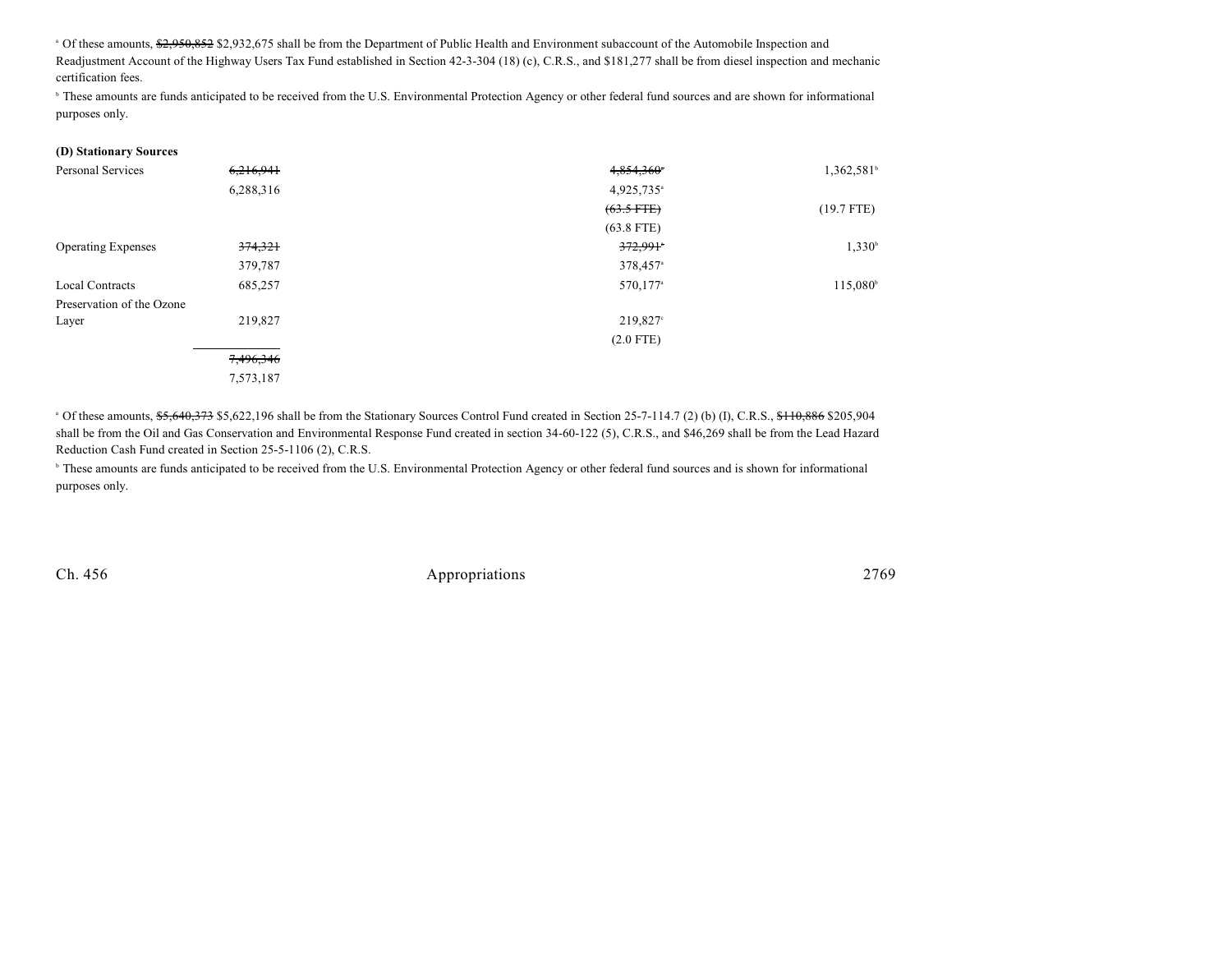|                 |       |                | APPROPRIATION FROM           |              |                       |                |
|-----------------|-------|----------------|------------------------------|--------------|-----------------------|----------------|
| ITEM &          | TOTAL | <b>GENERAL</b> | <b>GENERAL</b>               | <b>CASH</b>  | <b>REAPPROPRIATED</b> | <b>FEDERAL</b> |
| <b>SUBTOTAL</b> |       | <b>FUND</b>    | <b>FUND</b><br><b>EXEMPT</b> | <b>FUNDS</b> | <b>FUNDS</b>          | <b>FUNDS</b>   |
|                 |       |                |                              |              |                       |                |

 Of this amount, \$158,395 shall be from the Ozone Protection Fund created in Section 25-7-135 (1), C.R.S., \$33,277 shall be from the Stationary Sources Control <sup>c</sup> Fund created in Section 25-7-114.7 (2) (b) (I), C.R.S., and \$28,155 shall be from the Department of Public Health and Environment subaccount of the Automobile Inspection and Readjustment Account of the Highway Users Tax Fund established in Section 42-3-304 (18) (c), C.R.S.

| <del>17,557,927</del> |  |
|-----------------------|--|
| 17,472,529            |  |

#### **(6) WATER QUALITY CONTROL DIVISION**

| (A) Administration        |           |             |                      |                      |
|---------------------------|-----------|-------------|----------------------|----------------------|
| Personal Services         | 902.689   | 506,837     | $183,346^{\circ}$    | $212,506^{\circ}$    |
|                           |           | $(7.8$ FTE) | $(2.7$ FTE)          | $(3.3$ FTE)          |
| <b>Operating Expenses</b> | 52,356    | 18,834      | $3.459$ <sup>a</sup> | $30,063^{\circ}$     |
| Indirect Cost Assessment  | 1,844,340 |             | 994,180°             | 850,160              |
|                           | 1,727,536 |             | 980,000°             | 747,536 <sup>b</sup> |
|                           | 2,799,385 |             |                      |                      |
|                           | 2,682,581 |             |                      |                      |

<sup>a</sup> These amounts shall be from the Water Quality Control Fund created in Section 25-8-502 (1) (c), C.R.S.

<sup>b</sup> These amounts are funds anticipated to be received from the U.S. Environmental Protection Agency and are shown for informational purposes only.

 $\cdot$  This amount shall be from various sources of cash funds.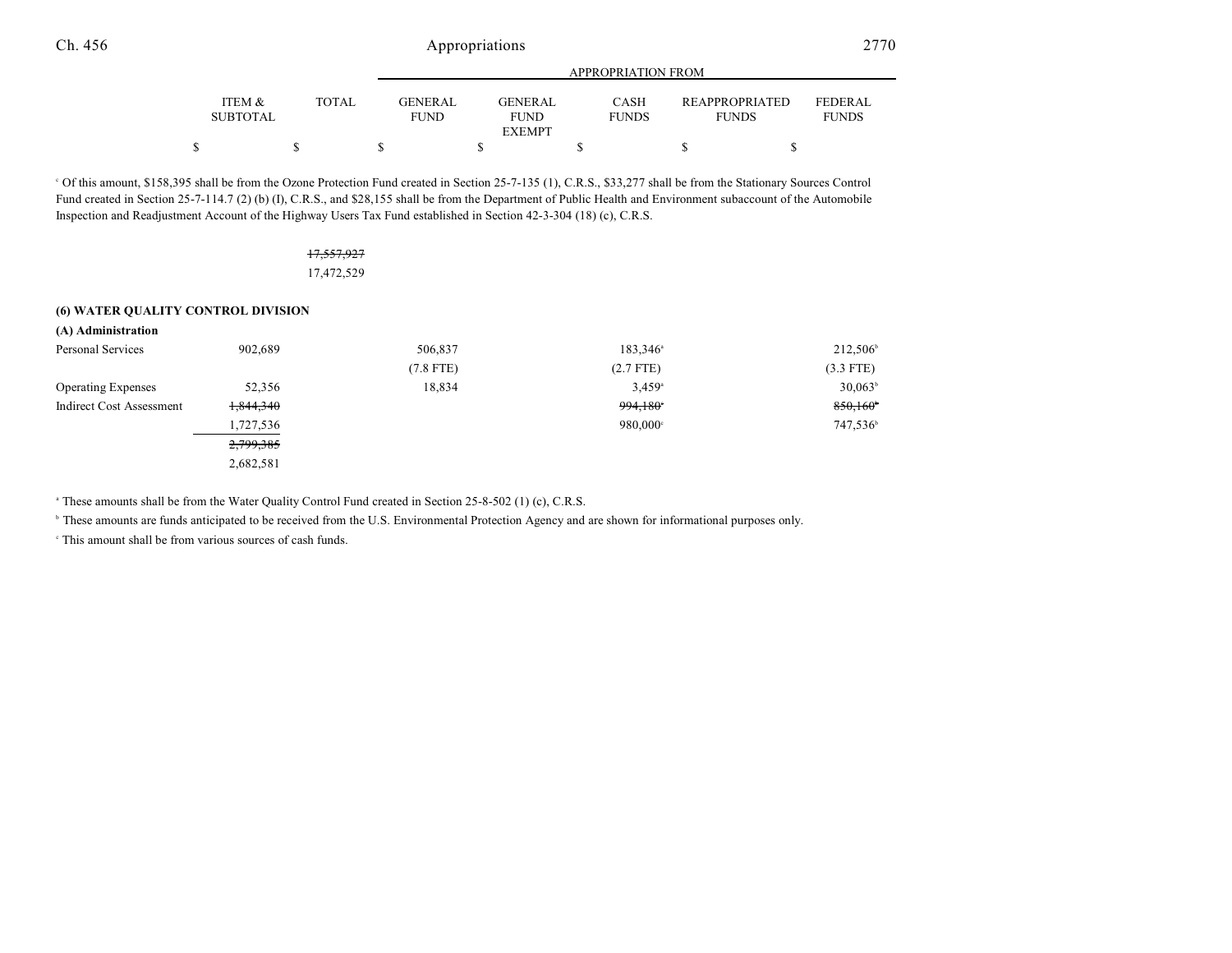|                           | (B) Watershed Assessment, Outreach, and Assistance |             |                      |                     |                      |
|---------------------------|----------------------------------------------------|-------------|----------------------|---------------------|----------------------|
| <b>Personal Services</b>  | 2,877,874                                          | 318,992     | 432,941 <sup>a</sup> | 38,957 <sup>b</sup> | 2,086,984°           |
|                           | 2,872,739                                          | 313,857     |                      |                     |                      |
|                           |                                                    | $(5.4$ FTE) | $(3.3$ FTE)          | $(2.6$ FTE)         | $(28.3$ FTE)         |
|                           |                                                    |             | $(5.4$ FTE)          | $(0.5$ FTE)         |                      |
| <b>Operating Expenses</b> | <del>525,768</del>                                 | 376,207     | $1,000^{\circ}$      | $1,675^{\circ}$     | 146,886 <sup>c</sup> |
|                           | 507,945                                            | 358,384     |                      |                     |                      |
| Local Grants and          |                                                    |             |                      |                     |                      |
| Contracts                 | 2,136,456                                          |             |                      |                     | 2,136,456°           |
| Water Quality             |                                                    |             |                      |                     |                      |
| Improvement               | 117,196                                            |             | $117,196^{\circ}$    |                     |                      |
|                           | 5,657,294                                          |             |                      |                     |                      |
|                           | 5,634,336                                          |             |                      |                     |                      |

<sup>a</sup> These amounts shall be from the Water Quality Control Fund created in Section 25-8-502 (1) (c), C.R.S.

<sup>b</sup> These amounts shall be from appropriations to the Department of Agriculture from the Groundwater Protection Fund, established in Section 25-8-205.5 (8), C.R.S.

These amounts are funds anticipated to be received from the U.S. Environmental Protection Agency and are shown for informational purposes only. <sup>c</sup>

<sup>d</sup> This amount shall be from the Water Quality Improvement Fund created in Section 25-8-608 (1.5), C.R.S.

| (C) Permitting and Compliance Assurance |             |                        |                  |
|-----------------------------------------|-------------|------------------------|------------------|
| <del>3,593,697</del>                    | 179,485     | 2,981,236              | 432,976          |
| 3,473,230                               | 170,398     | 2,869,856 <sup>a</sup> |                  |
|                                         | $(3.0$ FTE) | $(37.8$ FTE)           | $(3.7$ FTE)      |
| 383,866                                 | 227,706     | 124,996 <sup>a</sup>   | $31,164^{\circ}$ |
| 355,503                                 | 199,343     |                        |                  |
| 3,977,563                               |             |                        |                  |
| 3,828,733                               |             |                        |                  |
|                                         |             |                        | 2771             |
|                                         |             | Appropriations         |                  |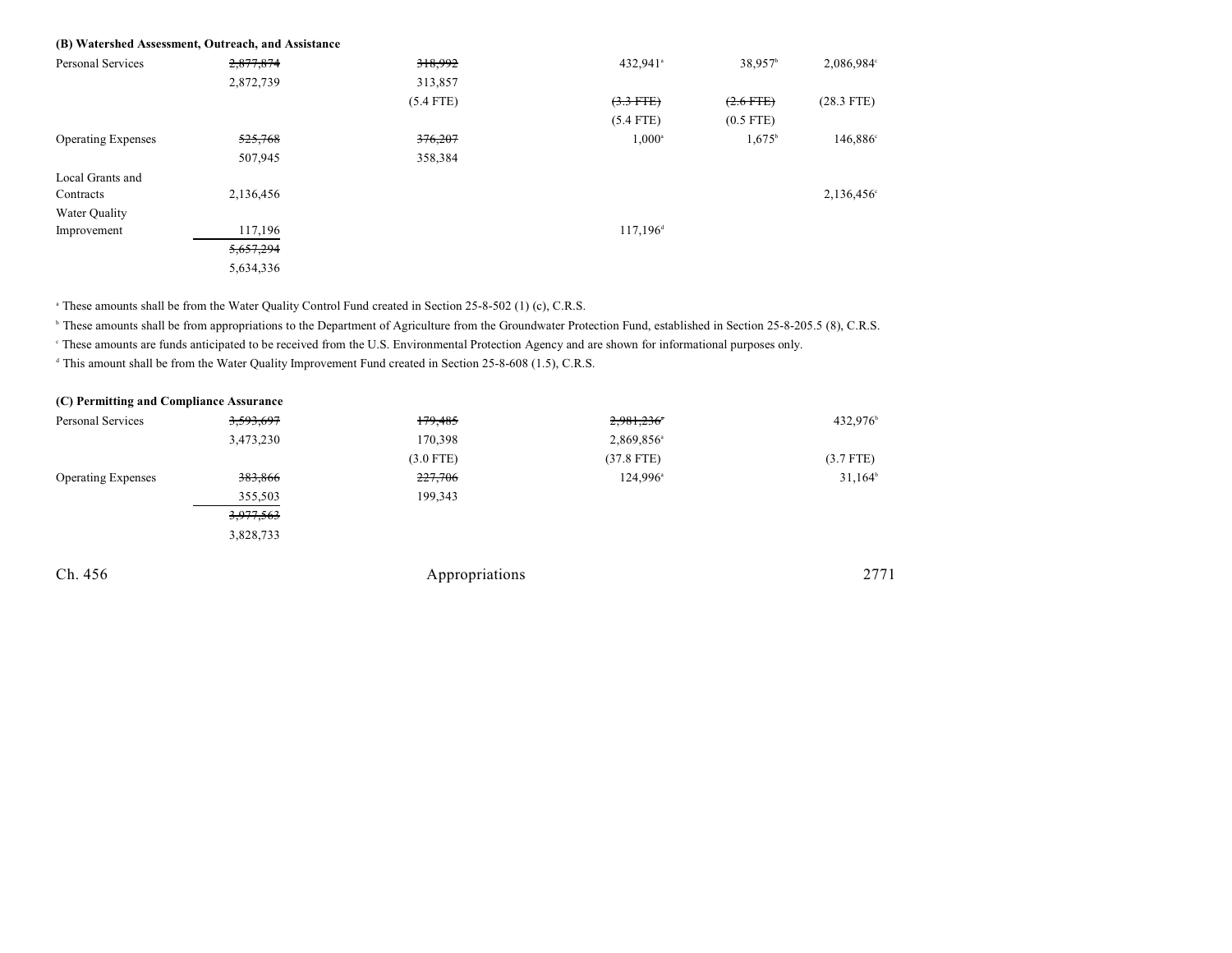|                           |              |                        | APPROPRIATION FROM     |                             |                                       |                                |
|---------------------------|--------------|------------------------|------------------------|-----------------------------|---------------------------------------|--------------------------------|
| ITEM &<br><b>SUBTOTAL</b> | <b>TOTAL</b> | GENERAL<br><b>FUND</b> | GENERAL<br><b>FUND</b> | <b>CASH</b><br><b>FUNDS</b> | <b>REAPPROPRIATED</b><br><b>FUNDS</b> | <b>FEDERAL</b><br><b>FUNDS</b> |
|                           |              |                        | EXEMPT                 |                             |                                       |                                |
|                           |              |                        |                        |                             |                                       |                                |

<sup>a</sup> Of these amounts, \$2,490,806 shall be from the Water Quality Control Fund created in Section 25-8-502 (1) (c), C.R.S., \$170,758 shall be from the Biosolids Management Program Fund created in Section 30-20-110.5 (3), C.R.S., \$143,985 shall be from fees collected by the Industrial Pretreatment Program established in Section 25-8-508, C.R.S., and  $$300,683$  \$189,303 shall be from various sources of cash funds.

<sup>b</sup> These amounts shall be from the U.S. Environmental Protection Agency and are shown for informational purposes only.

#### **(D) Drinking Water Program**

| Personal Services         | 3,274,282 | 858,973      | $334,488$ <sup>*</sup> | $2,080,821$ <sup>b</sup> |
|---------------------------|-----------|--------------|------------------------|--------------------------|
|                           | 3,247,851 | 853,748      | 313,282 <sup>a</sup>   |                          |
|                           |           | $(15.1$ FTE) | $(3.5$ FTE)            | $(26.3$ FTE)             |
| <b>Operating Expenses</b> | 213,583   | 94,887       | $1,750^{\circ}$        | $116,946^{\circ}$        |
|                           | 194,569   | 75,873       |                        |                          |
|                           | 3,487,865 |              |                        |                          |
|                           | 3,442,420 |              |                        |                          |

<sup>a</sup> These amounts shall be from the Drinking Water Cash Fund created in Section 25-1.5-209 (2), C.R.S.

<sup>b</sup> These amounts shall be from the U.S. Environmental Protection Agency and are shown for informational purposes only.

#### 15,922,107

15,588,070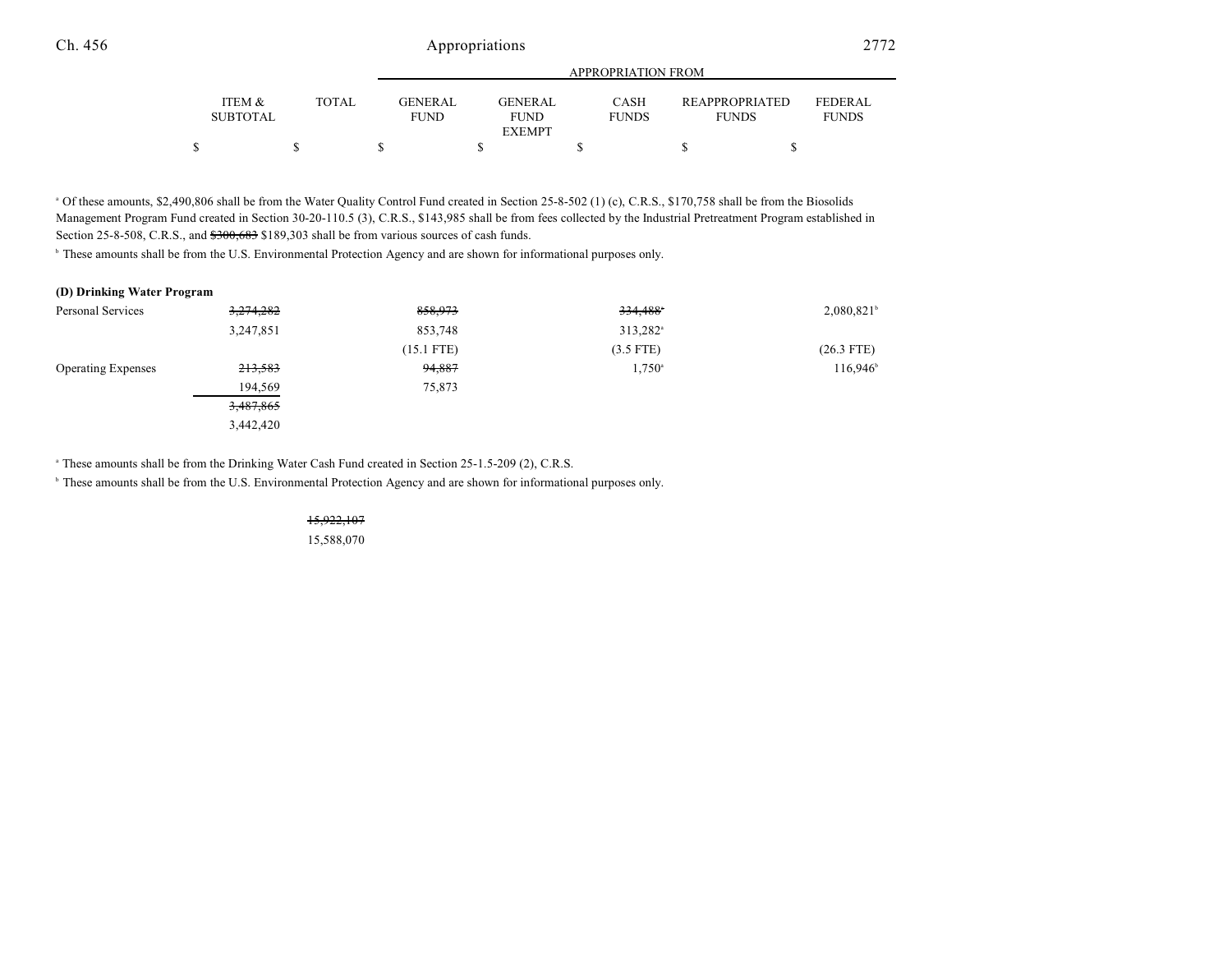#### **(7) HAZARDOUS MATERIALS AND WASTE MANAGEMENT DIVISION**

| (A) Administration              |           |                                            |                                       |
|---------------------------------|-----------|--------------------------------------------|---------------------------------------|
| Program Costs                   | 313,151   | 290,685 <sup>a</sup>                       | $22,466^{\circ}$                      |
|                                 |           | $(3.1$ FTE)                                | $(0.3$ FTE)                           |
| Legal Services for 6,145        |           |                                            |                                       |
| hours                           | 461,490   | 295.239 <sup>a</sup>                       | $165,751$ <sup>b</sup><br>$500^\circ$ |
| <b>Indirect Cost Assessment</b> | 2,050,621 | 1,357,576<br>43,045                        | 650,000 <sup>b</sup>                  |
|                                 | 1,846,000 | 1,160,000 <sup>a</sup><br>$36,000^{\circ}$ |                                       |
|                                 | 2,825,262 |                                            |                                       |
|                                 | 2,620,641 |                                            |                                       |

<sup>a</sup> Of these amounts, \$260,934 shall be from the Radiation Control Fund created in Section 25-11-104 (6) (c), C.R.S., \$179,583 shall be from the Solid and Hazardous Waste Commission Fund created in Section 25-15-315, C.R.S., \$161,445 shall be from the Solid Waste Management Fund created in Section 30-20-118 (1), C.R.S., \$51,971 shall be from the Hazardous Substance Response Fund created in Section 25-16-104.6 (1) (a), C.R.S., \$48,348 shall be from the Hazardous Waste Service Fund created in Section 25-15-304, C.R.S., and  $\frac{1}{241,241,219}$  \$1,043,643 shall be from various sources of cash funds.

<sup>b</sup> These amounts shall be from the various sources of federal funds and are shown for informational purposes only.

<sup>c</sup> These amounts shall be from the Local Government Severance Tax Fund created in Section 39-29-110 (1) (a) (I), C.R.S., transferred from the Department of Local Affairs.

# **(B) Hazardous Waste Control Program** Personal Services  $3,842,807$   $2,206,346^{\circ}$   $1,636,461^{\circ}$   $1,636,461^{\circ}$

|                           |           | $(22.1$ FTE)        | $(20.6$ FTE)           |
|---------------------------|-----------|---------------------|------------------------|
| <b>Operating Expenses</b> | 229,006   | 78,948 <sup>a</sup> | $150.058$ <sup>t</sup> |
|                           | 4,071,813 |                     |                        |

<sup>a</sup> These amounts shall be from the Hazardous Waste Service Fund created in Section 25-15-304, C.R.S.

<sup>b</sup> These amounts are anticipated to be received from various federal fund sources and are shown for informational purposes only.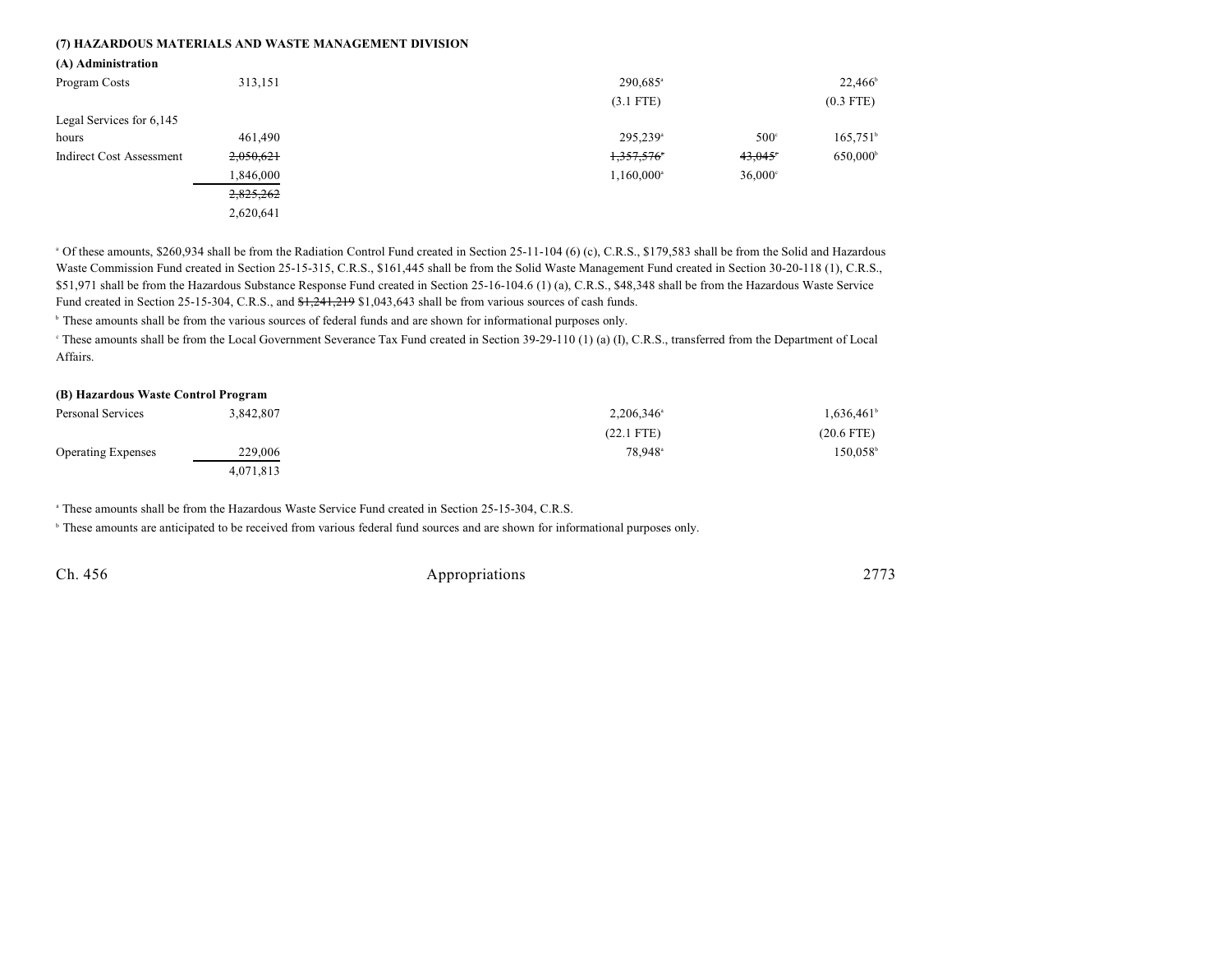#### **(C) Solid Waste Control Program**

Program Costs 2,385,661 2,385,661 2,385,661 2,385,661 2,385,661 2,385,661 2,385,661 2,385,661 2,385,661 2,385,661 2,385,661 2,385,661 2,586 2,586 2,586 2,586 2,586 2,586 2,586 2,586 2,586 2,586 2,586 2,586 2,586 2,586 2,58

<sup>a</sup> Of this amount, \$2,243,657 shall be from the Solid Waste Management Fund created in Section 30-20-118 (1), C.R.S., \$127,004 shall be from the Hazardous Substance Response Fund created in Section 25-16-104.6 (1) (a), C.R.S., and \$15,000 shall be from the Waste Tire Recycling Development Cash Fund created in Section 25-17-202 (3) (a), C.R.S.

(17.0 FTE)

#### **(D) Uranium Mill Tailings Remedial Action Program**

| Program Costs | 236,175 | 190.904 <sup>a</sup> | $45.271$ <sup>b</sup> |
|---------------|---------|----------------------|-----------------------|
|               |         | $(2.6$ FTE)          | $(0.5$ FTE)           |

<sup>a</sup> This amount shall be from the Local Government Severance Tax Fund created in Section 39-29-110 (1) (a) (I), C.R.S., transferred from the Department of Local Affairs.

<sup>b</sup> This amount is anticipated to be received from the U.S. Department of Energy or other federal fund sources and is shown for information purposes only.

#### **(E) Contaminated Site Cleanups**

| Personal Services         | 4,515,558 | $1,103,443$ <sup>a</sup> | $3,412,115$ <sup>b</sup> |
|---------------------------|-----------|--------------------------|--------------------------|
|                           |           | $(13.0$ FTE)             | $(25.4$ FTE)             |
| <b>Operating Expenses</b> | 222,991   | $48.082$ <sup>a</sup>    | 174,909 <sup>b</sup>     |

FEDERAL FUNDS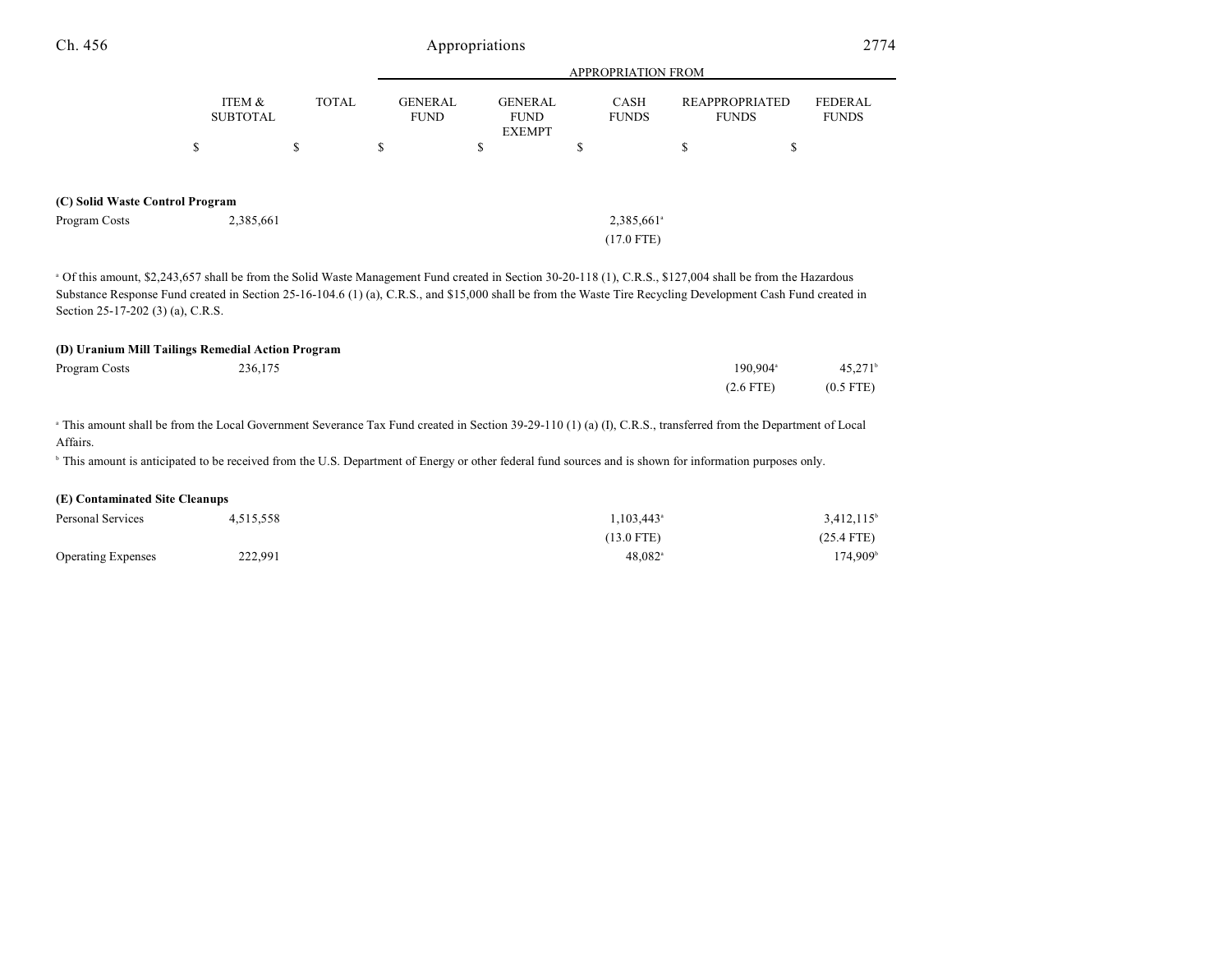| <b>Contaminated Sites</b>  |           |                        |           |
|----------------------------|-----------|------------------------|-----------|
| Operation and              |           |                        |           |
| Maintenance                | 2,088,864 | $260,186$ <sup>a</sup> | 1,828,678 |
| Transfer to the Department |           |                        |           |
| of Law for CERCLA          |           |                        |           |
| Contract                   |           |                        |           |
| Oversight-Related Costs    | 425,000   | $425,000$ <sup>*</sup> |           |
|                            | 450,000   | 450,000 <sup>a</sup>   |           |
|                            | 7,252,413 |                        |           |
|                            | 7,277,413 |                        |           |

 $\degree$  Of these amounts,  $\frac{1}{2}, \frac{1}{2}, \frac{1}{2}, \frac{1}{2}, \frac{1}{2}, \frac{1}{2}$  shall be from the Hazardous Substance Response Fund created in Section 25-16-104.6 (1) (a), C.R.S., and \$6,000 shall be from fees collected under the Colorado Open Records Act.

<sup>b</sup> These amounts are anticipated to be received from various federal fund sources and are shown for information purposes only.

| (F) Rocky Flats Agreement  |                    |                      |
|----------------------------|--------------------|----------------------|
| Program Costs              | 244,781            | 244,781 <sup>a</sup> |
|                            |                    | $(2.3$ FTE)          |
| Legal Services for 139 550 |                    |                      |
| hours                      | 10,439             | 10,439               |
|                            | 41,305             | $41,305^{\circ}$     |
|                            | <del>255,220</del> |                      |
|                            | 286,086            |                      |

These amounts are anticipated to be received from the U.S. Department of Energy or other federal fund sources and are shown for information purposes only. <sup>a</sup>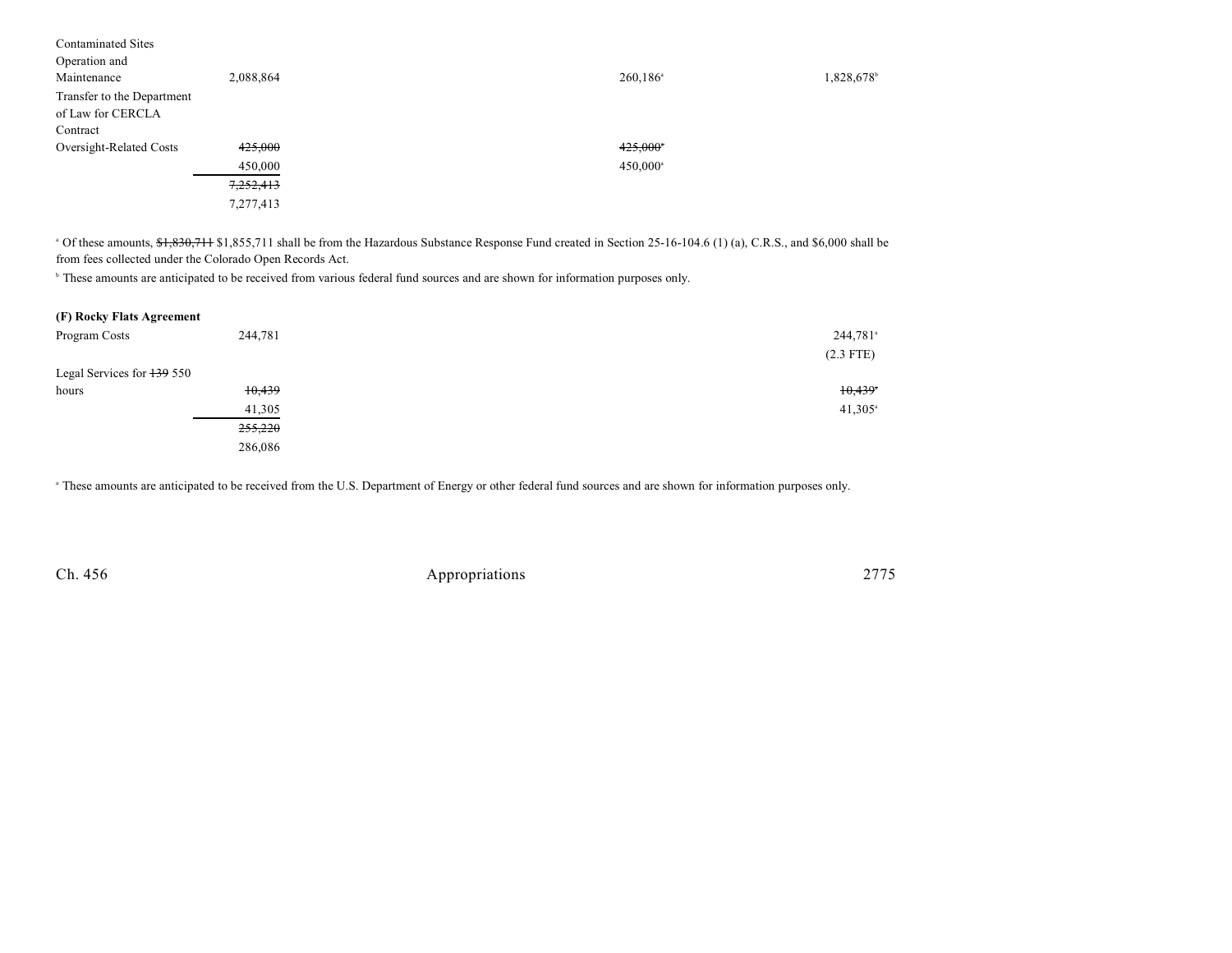|                           |                           |              |                               |                                                | <b>APPROPRIATION FROM</b>   |                                |                                |
|---------------------------|---------------------------|--------------|-------------------------------|------------------------------------------------|-----------------------------|--------------------------------|--------------------------------|
|                           | ITEM &<br><b>SUBTOTAL</b> | <b>TOTAL</b> | <b>GENERAL</b><br><b>FUND</b> | <b>GENERAL</b><br><b>FUND</b><br><b>EXEMPT</b> | <b>CASH</b><br><b>FUNDS</b> | REAPPROPRIATED<br><b>FUNDS</b> | <b>FEDERAL</b><br><b>FUNDS</b> |
|                           | \$                        | \$           | \$                            | \$                                             | \$                          | \$<br>\$                       |                                |
| (G) Radiation Management  |                           |              |                               |                                                |                             |                                |                                |
| Personal Services         | 1,806,600                 |              |                               |                                                | 1,625,528 <sup>a</sup>      |                                | 181,072 <sup>b</sup>           |
|                           |                           |              |                               |                                                | $(19.2$ FTE)                |                                | $(2.3$ FTE)                    |
| <b>Operating Expenses</b> | 229,625                   |              |                               |                                                | $72,139$ <sup>a</sup>       |                                | 157,486 <sup>b</sup>           |
|                           | 2,036,225                 |              |                               |                                                |                             |                                |                                |

<sup>a</sup> These amounts shall be from the Radiation Control Fund created in Section 25-11-104 (6) (c), C.R.S.

<sup>b</sup> These amounts are anticipated to be received from various sources of federal funds and are shown for informational purposes only.

19,062,769 18,914,014

## **(8) CONSUMER PROTECTION**

| Personal Services         | 2,130,176 | 1,120,808    | 655,276                | 78.887 <sup>b</sup> | $275.205^{\circ}$ |
|---------------------------|-----------|--------------|------------------------|---------------------|-------------------|
|                           | 2,093,155 | 1,104,549    | 634.514 <sup>a</sup>   |                     |                   |
|                           |           | $(16.2$ FTE) | $(7.5$ FTE)            | $(2.0$ FTE)         | $(2.4$ FTE)       |
| <b>Operating Expenses</b> | 119.407   | 29.637       | 51,510 <sup>a</sup>    | 9.708 <sup>b</sup>  | $28,552^{\circ}$  |
| Indirect Cost Assessment  | 222,281   |              | $164,458$ <sup>*</sup> | 7.000 <sup>b</sup>  | $50,823^{\circ}$  |
|                           | 207,823   |              | 150.000 <sup>a</sup>   |                     |                   |
|                           |           | 2,471,864    |                        |                     |                   |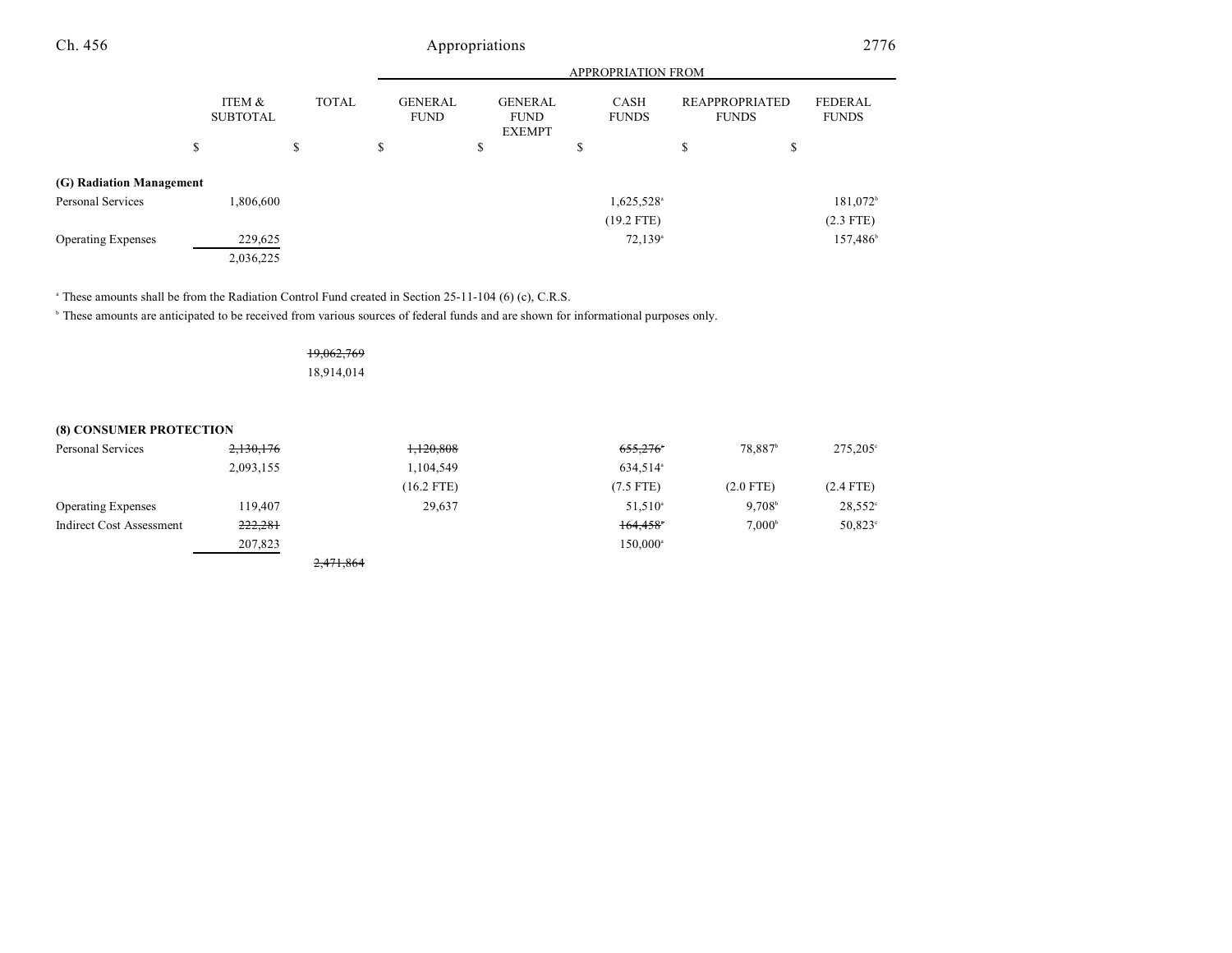#### 2,420,385

<sup>a</sup> Of these amounts, \$608,815 \$573,595 shall be from the Food Protection Cash Fund created in Section 25-4-1608 (1), C.R.S., \$174,932 shall be from the Wholesale Food Manufacturing and Storage Protection Cash Fund created in Section 25-5-426 (5), C.R.S., \$63,850 shall be from the Artificial Tanning Device Education Fund created in Section 25-5-1004 (3), C.R.S., and \$23,647 shall be from various sources of cash funds.

<sup>b</sup> Of these amounts, \$85,605 shall be transferred from the Department of Corrections, and \$9,990 shall be transferred from the Department of Human Services.

These amounts shall be from various sources of federal funds and are shown for informational purposes only. <sup>c</sup>

#### **(9) DISEASE CONTROL AND ENVIRONMENTAL EPIDEMIOLOGY DIVISION**

#### **(A) Administration, General Disease Control and Surveillance**

|                           | 904,420     | 589,890      |                  | 314,530     |
|---------------------------|-------------|--------------|------------------|-------------|
|                           |             | $(10.6$ FTE) |                  | $(3.9$ FTE) |
| <b>Operating Expenses</b> | 375,995     | 255,616      | $6,538^{\circ}$  | 113,841     |
| Indirect Cost Assessment  | 3,052,328   |              | $2,000^{\circ}$  | 3,050,328   |
|                           | 3,085,328   |              | $35,000^{\circ}$ |             |
|                           | 4, 332, 743 |              |                  |             |
|                           | 4,365,743   |              |                  |             |

<sup>a</sup> These amounts shall be from the sale of rabies vaccines.

#### **(B) Special Purpose Disease Control Programs**

| (1) Immunization          |            |              |                        |              |
|---------------------------|------------|--------------|------------------------|--------------|
| Personal Services         | 1,978,149  | 852.922      |                        | 1,125,227    |
|                           |            | $(11.1$ FTE) |                        | $(19.0$ FTE) |
| <b>Operating Expenses</b> | 23,194,235 | 697,885      | <del>1,375,175</del> * | 21, 121, 175 |
|                           | 23,120,976 |              | 1,301,916 <sup>a</sup> |              |

| Appropriations | 2777 |
|----------------|------|
|                |      |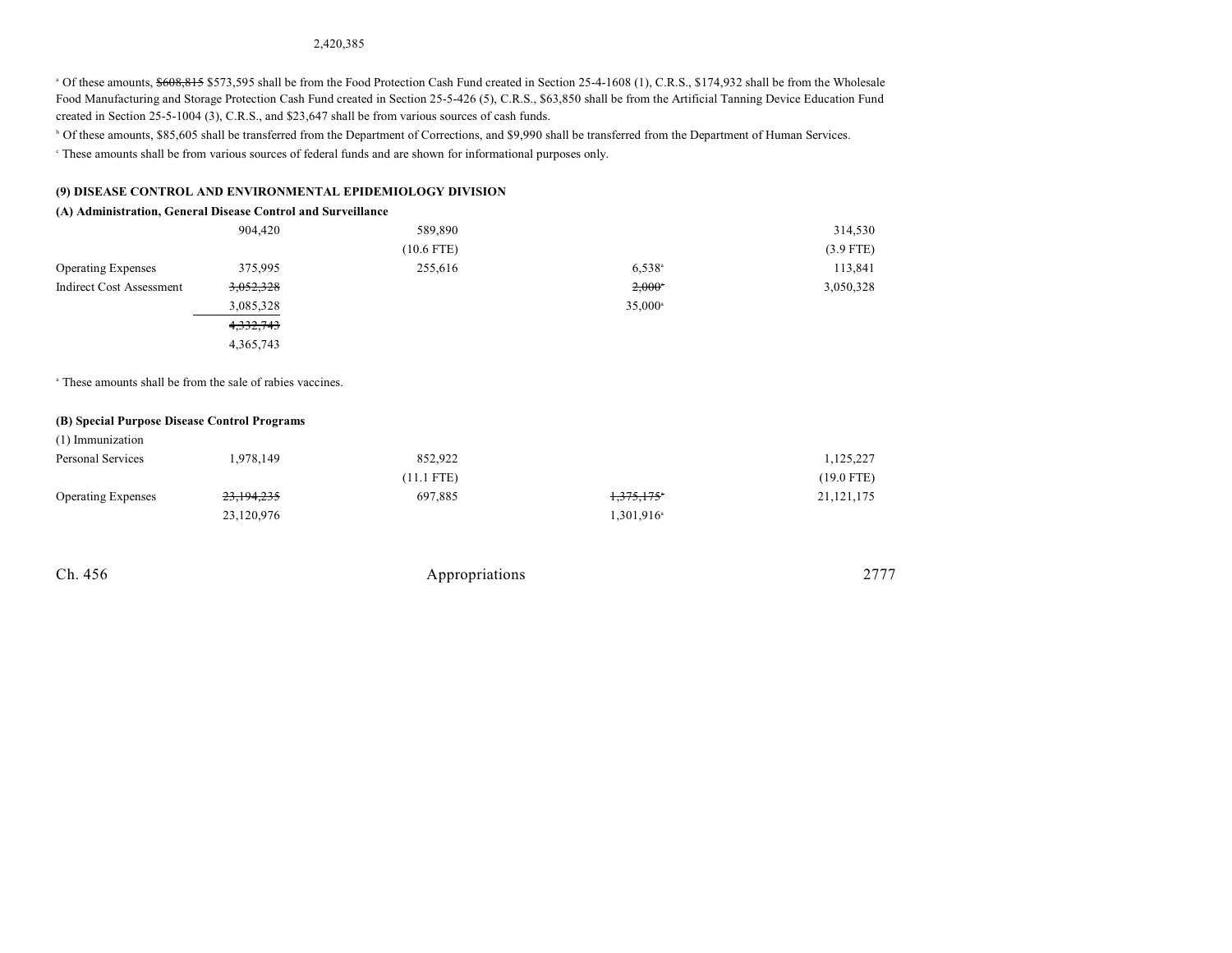|                                                                                                                                     |                           |              |                               |                                                | <b>APPROPRIATION FROM</b> |                                       |                                |
|-------------------------------------------------------------------------------------------------------------------------------------|---------------------------|--------------|-------------------------------|------------------------------------------------|---------------------------|---------------------------------------|--------------------------------|
|                                                                                                                                     | ITEM &<br><b>SUBTOTAL</b> | <b>TOTAL</b> | <b>GENERAL</b><br><b>FUND</b> | <b>GENERAL</b><br><b>FUND</b><br><b>EXEMPT</b> | CASH<br><b>FUNDS</b>      | <b>REAPPROPRIATED</b><br><b>FUNDS</b> | <b>FEDERAL</b><br><b>FUNDS</b> |
|                                                                                                                                     | \$                        | \$           | \$                            | \$                                             | \$                        | \$<br>\$                              |                                |
| Appropriation from the<br>Tobacco Tax Cash Fund to<br>the General Fund<br><b>Immunizations Performed</b><br>by County Public Health | 495,000                   |              |                               |                                                | 495,000 <sup>b</sup>      |                                       |                                |
| Nursing Services                                                                                                                    | 495,000                   |              |                               | 495,000°                                       |                           |                                       |                                |
|                                                                                                                                     | 26,162,384                |              |                               |                                                |                           |                                       |                                |
|                                                                                                                                     | 26,089,125                |              |                               |                                                |                           |                                       |                                |

<sup>a</sup> This amount shall be from the Supplemental Tobacco Litigation Settlement Moneys Account of the Colorado Immunization Fund, created in section 25-4-2301, C.R.S., which is received as a damage award and, as such, does not constitute fiscal year spending for the purposes of Section 20 of Article X of the State Constitution.

<sup>b</sup> This amount shall be from the Tobacco Tax Cash Fund created in Section 24-22-117 (1) (a), C.R.S., which is received under the provisions of Section 21 (4) of Article X of the State Constitution and, as such, does not constitute fiscal year spending for the purposes of Section 20 of Article X of the State Constitution. This amount shall be from revenues from the imposition of additional state cigarette and tobacco taxes which are appropriated to the General Fund pursuant to Article X, Section 21 (5) (e) of the State Constitution. This amount is not subject to the limitation on state fiscal year spending imposed by Section 20 of Article X of the State Constitution. This amount is also not subject to the statutory limitation on General Fund appropriations growth or any other spending limitation existing in law pursuant to Section 21 (8) of Article X of the State Constitution.

| (2) Sexually Transmitted Disease, HIV and AIDS |           |                     |              |
|------------------------------------------------|-----------|---------------------|--------------|
| Personal Services                              | 3.401.132 | 78.038 <sup>a</sup> | 3,323,094    |
|                                                |           | $(1.2$ FTE)         | $(54.6$ FTE) |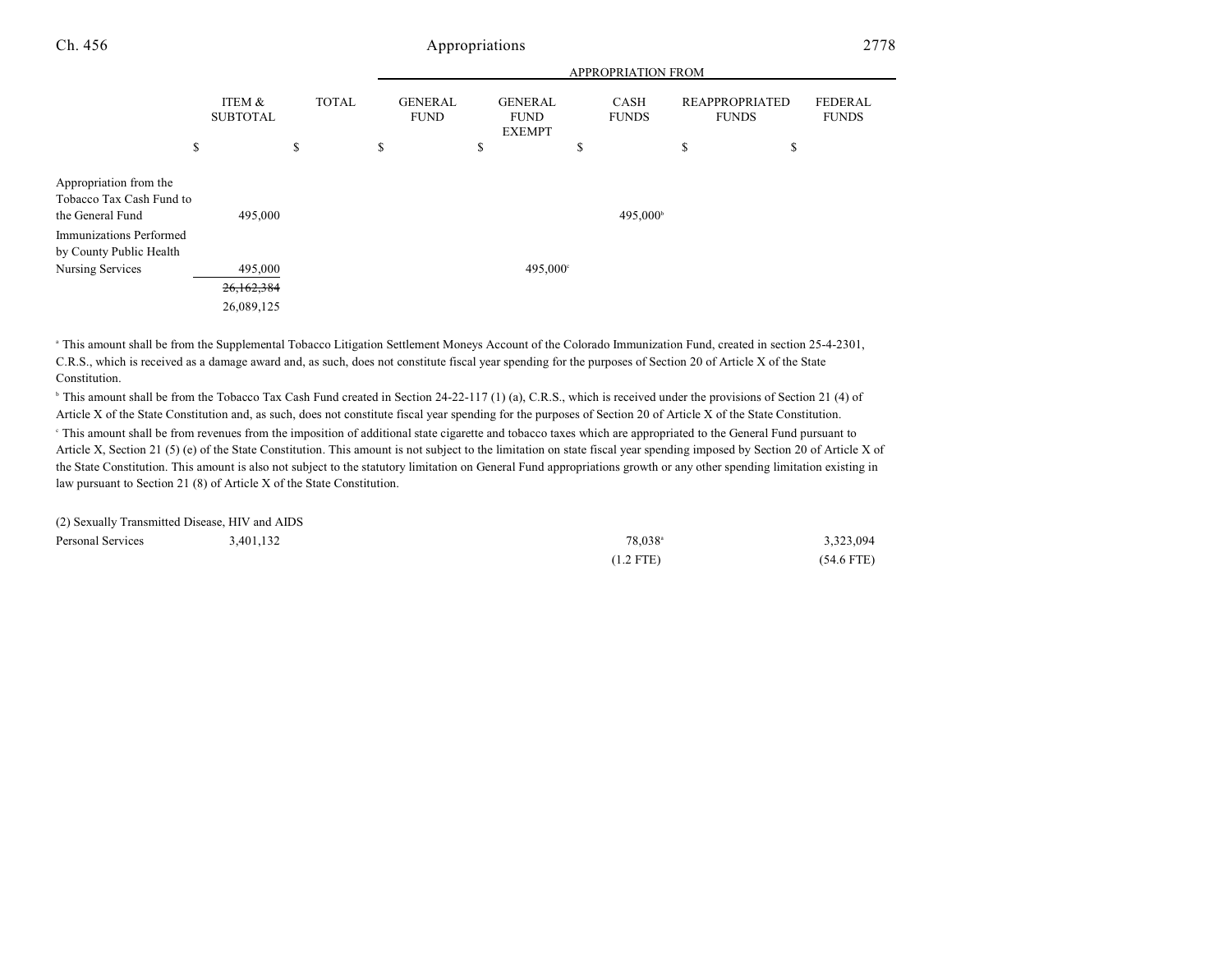| 7,952,141  |             | $3,139,141$ <sup>a</sup> | 4,813,000                                                                                                                                                                                                                                                                              |
|------------|-------------|--------------------------|----------------------------------------------------------------------------------------------------------------------------------------------------------------------------------------------------------------------------------------------------------------------------------------|
| 11,353,273 |             |                          |                                                                                                                                                                                                                                                                                        |
|            |             |                          |                                                                                                                                                                                                                                                                                        |
|            |             |                          |                                                                                                                                                                                                                                                                                        |
| 318,692    | 27,309      |                          | 291,383                                                                                                                                                                                                                                                                                |
|            | $(0.4$ FTE) |                          | $(3.6$ FTE)                                                                                                                                                                                                                                                                            |
| 13,057,028 | 1,357,404   | 3,727,624*               | 7,972,000                                                                                                                                                                                                                                                                              |
| 12,951,560 |             | $3,622,156$ <sup>a</sup> |                                                                                                                                                                                                                                                                                        |
| 13,375,720 |             |                          |                                                                                                                                                                                                                                                                                        |
| 13,270,252 |             |                          |                                                                                                                                                                                                                                                                                        |
|            |             |                          | <sup>a</sup> These amounts shall be from the AIDS and HIV Prevention Fund created in Section 25-4-1415 (1), C.R.S., which are received as damage awards and, as such, do<br>not constitute fiscal year spending for the purposes of Section 20 of Article X of the State Constitution. |

<sup>a</sup> This amount shall be from the Tobacco Litigation Settlement Cash Fund created in Section 24-22-115 (1) (a), C.R.S., which is received as a damage award and, as such, does not constitute fiscal year spending for the purposes of Section 20 of Article X of the State Constitution.

| (4) Tuberculosis Control and Treatment |           |             |                        |             |
|----------------------------------------|-----------|-------------|------------------------|-------------|
| Personal Services                      | 637, 353  | 116.791     | $95.554$ <sup>a</sup>  | 425,008     |
|                                        |           | $(1.2$ FTE) | $(1.7$ FTE)            | $(3.9$ FTE) |
| <b>Operating Expenses</b>              | .872,933  | 1.191.913   | $210.020$ <sup>a</sup> | 471,000     |
|                                        | 2.510.286 |             |                        |             |

<sup>a</sup> These amounts shall be from federal funds appropriated in the Department of Human Services.

#### **(C) Environmental Epidemiology**

(1) Birth Defects Monitoring and Prevention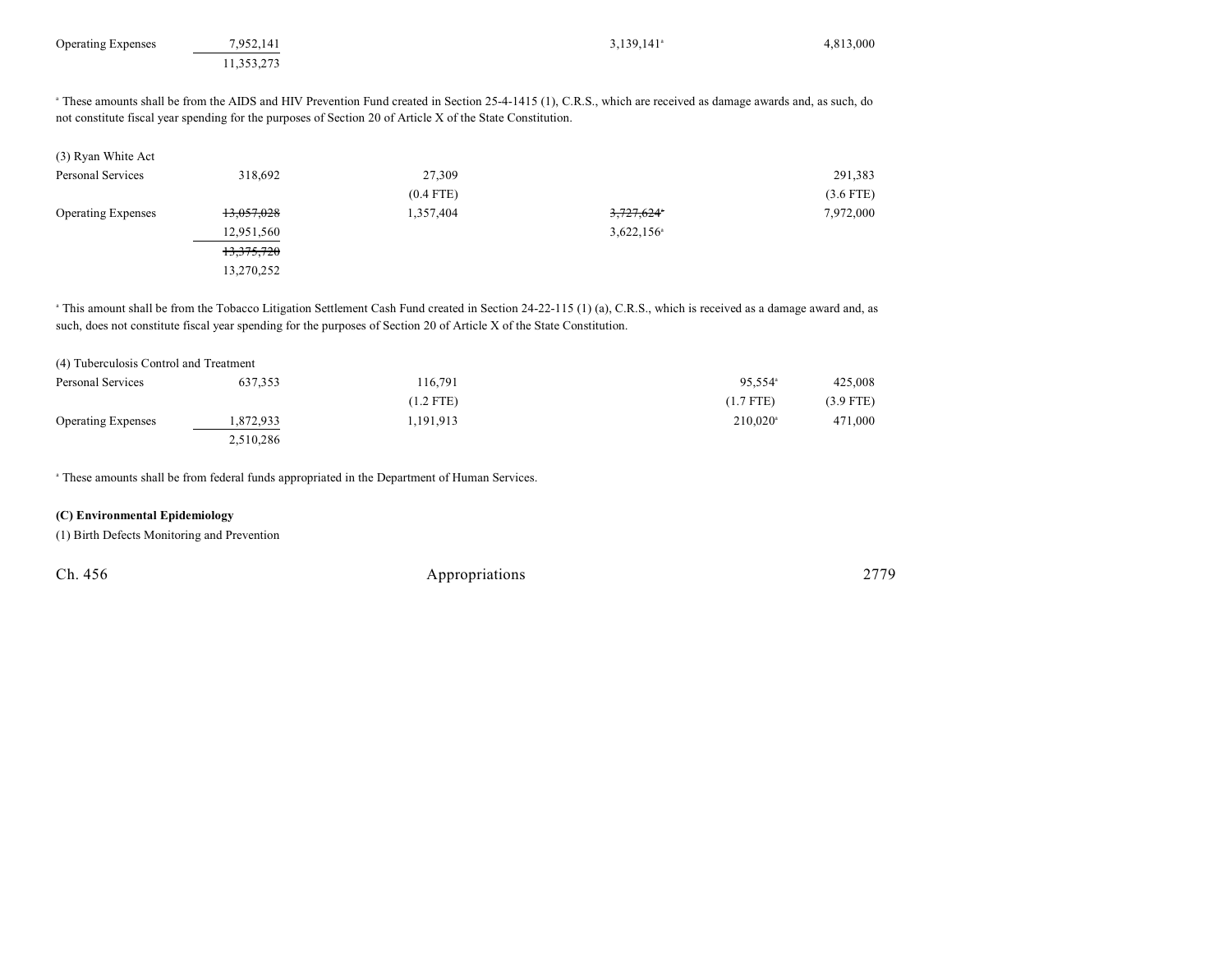|--|

|                           | ITEM &<br><b>SUBTOTAL</b> | <b>TOTAL</b> | <b>GENERAL</b><br>${\rm FUND}$ |              | <b>GENERAL</b><br><b>FUND</b><br><b>EXEMPT</b> | CASH<br><b>FUNDS</b> | <b>REAPPROPRIATED</b><br><b>FUNDS</b> | <b>FEDERAL</b><br><b>FUNDS</b> |
|---------------------------|---------------------------|--------------|--------------------------------|--------------|------------------------------------------------|----------------------|---------------------------------------|--------------------------------|
|                           | \$                        | \$           | \$                             | $\mathbb{S}$ |                                                | \$                   | \$                                    | \$                             |
| Personal Services         | 303,677                   |              | 121,631                        |              |                                                |                      |                                       | 182,046                        |
|                           |                           |              | $(1.7$ FTE)                    |              |                                                |                      |                                       | $(2.6$ FTE)                    |
| <b>Operating Expenses</b> | 34,242                    |              |                                |              |                                                |                      |                                       | 34,242                         |
|                           | 337,919                   |              |                                |              |                                                |                      |                                       |                                |
|                           |                           |              |                                |              |                                                |                      |                                       |                                |
| (2) Federal Grants        | 2,375,000                 |              |                                |              |                                                |                      |                                       | 2,375,000                      |
|                           |                           |              |                                |              |                                                |                      |                                       | $(15.5$ FTE)                   |
|                           |                           |              |                                |              |                                                |                      |                                       |                                |
| (D) Emergency Management  |                           |              |                                |              |                                                |                      |                                       |                                |
| Personal Services         | 118,168                   |              |                                |              |                                                |                      |                                       | 118,168                        |
|                           |                           |              |                                |              |                                                |                      |                                       | $(1.8$ FTE)                    |
| <b>Operating Expenses</b> | 64,533                    |              |                                |              |                                                |                      |                                       | 64,533                         |
|                           | 182,701                   |              |                                |              |                                                |                      |                                       |                                |
|                           |                           |              |                                |              |                                                |                      |                                       |                                |
| (E) Federal Grants        | 9,639,290                 |              |                                |              |                                                |                      |                                       | <del>9,639,290</del>           |
|                           | 9,606,529                 |              |                                |              |                                                |                      |                                       | 9,606,529                      |
|                           |                           |              |                                |              |                                                |                      |                                       | $(49.3$ FTE)                   |
|                           |                           |              |                                |              |                                                |                      |                                       |                                |

70,269,316

70,090,828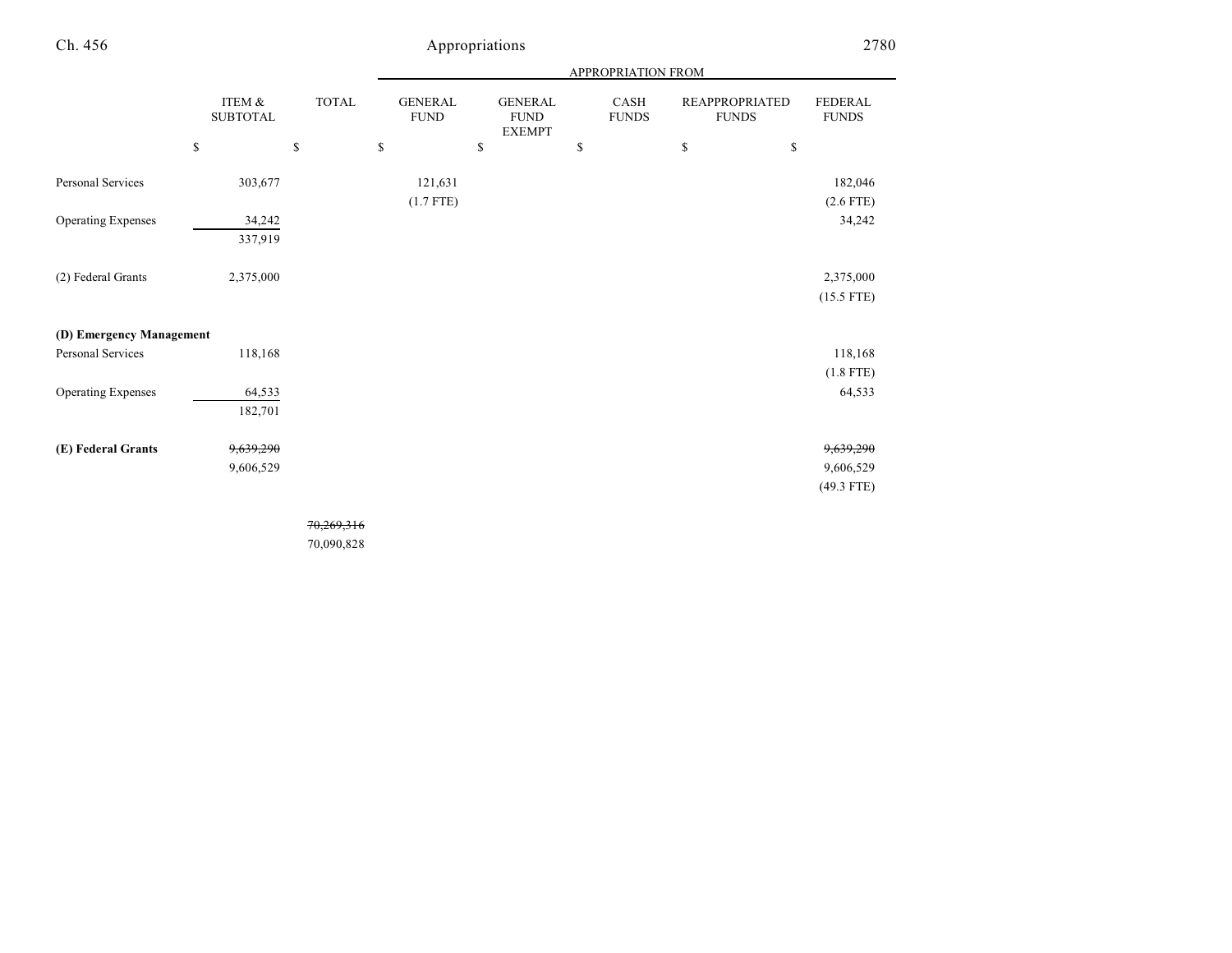## **(10) PREVENTION SERVICES DIVISION**

#### **(A) Prevention Programs**

(1) Programs and Administration

| $\ldots$                        |            |                     |                         |                         |              |
|---------------------------------|------------|---------------------|-------------------------|-------------------------|--------------|
| Personal Services               | 1,603,792  | H <sub>9</sub> ,661 |                         | 669,447 <sup>a</sup>    | 814,684      |
|                                 | 1,597,809  | 113,678             |                         |                         |              |
|                                 |            | $(2.0$ FTE)         |                         | $(10.0$ FTE)            | $(11.7$ FTE) |
| <b>Operating Expenses</b>       | 783,293    |                     |                         | $118,440^{\circ}$       | 664,853      |
| Prevention, Early               |            |                     |                         |                         |              |
| Detection, and Treatment        |            |                     |                         |                         |              |
| Fund Expenditures               | 37,437,450 |                     | 37,437,450 <sup>b</sup> |                         |              |
|                                 | 41,397,000 |                     | 41,397,000 <sup>b</sup> |                         |              |
| Prevention, Early               |            |                     |                         |                         |              |
| Detection, and Treatment        |            |                     |                         |                         |              |
| Grants                          | 31,524,485 |                     |                         | 31,524,485 <sup>a</sup> |              |
| Short Term Innovative           |            |                     |                         |                         |              |
| Health Program Grants           | 2,959,390  |                     | 2,959,390°              |                         |              |
|                                 |            |                     | $(1.0$ FTE)             |                         |              |
| <b>Indirect Cost Assessment</b> | 3,047,712  |                     | $450,000$ <sup>+</sup>  | 375,000°                | 2,222,712    |
|                                 | 3,082,712  |                     | $460,000$ <sup>d</sup>  | $400,000$ °             |              |
|                                 | 77,356,122 |                     |                         |                         |              |
|                                 | 81,344,689 |                     |                         |                         |              |

These amounts shall be from the Prevention, Early Detection, and Treatment Fund Expenditures appropriation in the Prevention Services Division. <sup>a</sup>

<sup>b</sup> This amount shall be from the Prevention, Early Detection, and Treatment Fund created in Section 24-22-117 (2) (d) (I), C.R.S., which consists of revenues from additional state cigarette and tobacco taxes imposed pursuant to Section 21 of Article X of the State Constitution. This amount is received under the provisions of Section 21 (4) of Article X of the State Constitution and, as such, does not constitute fiscal year spending for the purposes of Section 20 of Article X of the State Constitution.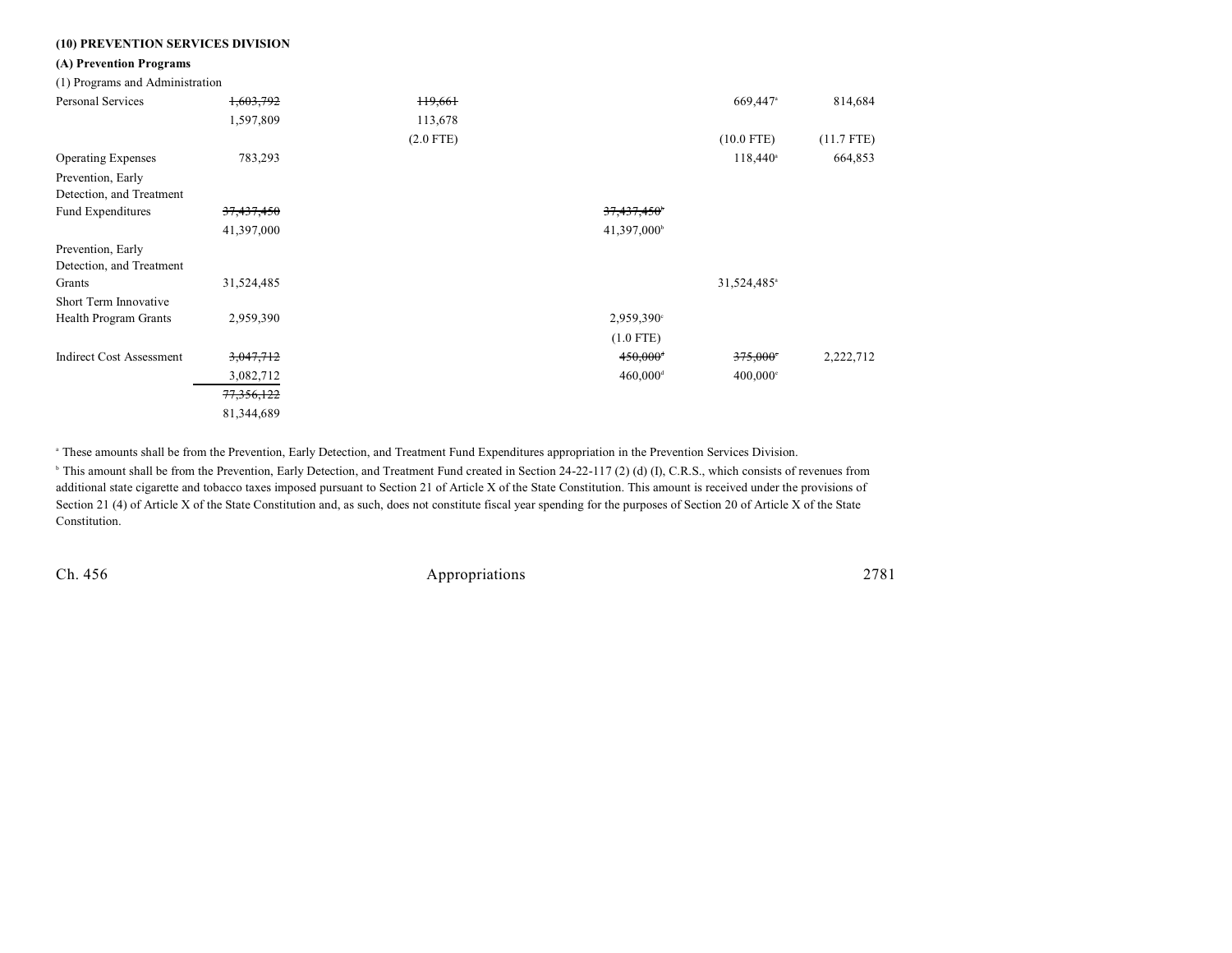|                           |        |                               | APPROPRIATION FROM                             |                             |                                       |                                |  |
|---------------------------|--------|-------------------------------|------------------------------------------------|-----------------------------|---------------------------------------|--------------------------------|--|
| ITEM &<br><b>SUBTOTAL</b> | TOTAL. | <b>GENERAL</b><br><b>FUND</b> | <b>GENERAL</b><br><b>FUND</b><br><b>EXEMPT</b> | <b>CASH</b><br><b>FUNDS</b> | <b>REAPPROPRIATED</b><br><b>FUNDS</b> | <b>FEDERAL</b><br><b>FUNDS</b> |  |
| \$                        |        |                               |                                                |                             |                                       |                                |  |

<sup>e</sup> This amount shall be from moneys in the Short-term Innovative Health Program Grant Fund created in section 25-36-101 (2), C.R.S., which is received as a damage award and, as such, does not constitute fiscal year spending for the purposes of Section 20 of Article X of the State Constitution.

 $d$  This amount shall be from various sources of cash funds.

 $\degree$  This amount shall be from various sources of reappropriated funds.

| (2) Cancer Registry                                 |           |             |                      |              |
|-----------------------------------------------------|-----------|-------------|----------------------|--------------|
| Personal Services                                   | 669,720   | 188,110     |                      | 481,610      |
|                                                     |           | $(2.0$ FTE) |                      | $(8.0$ FTE)  |
| <b>Operating Expenses</b>                           | 365,552   | 30,552      |                      | 335,000      |
|                                                     | 1,035,272 |             |                      |              |
| (3) Chronic Disease and<br><b>Cancer Prevention</b> |           |             |                      |              |
| Grants <sup>53</sup>                                | 5,643,152 |             |                      | 5,643,152    |
|                                                     |           |             |                      | $(23.8$ FTE) |
| (4) Suicide Prevention                              | 283,069   | 283,069     |                      |              |
|                                                     |           | $(2.0$ FTE) |                      |              |
| (5) Tobacco Education, Prevention, and Cessation    |           |             |                      |              |
| Personal Services                                   | 737,609   |             | 737,609 <sup>a</sup> |              |
|                                                     |           |             |                      |              |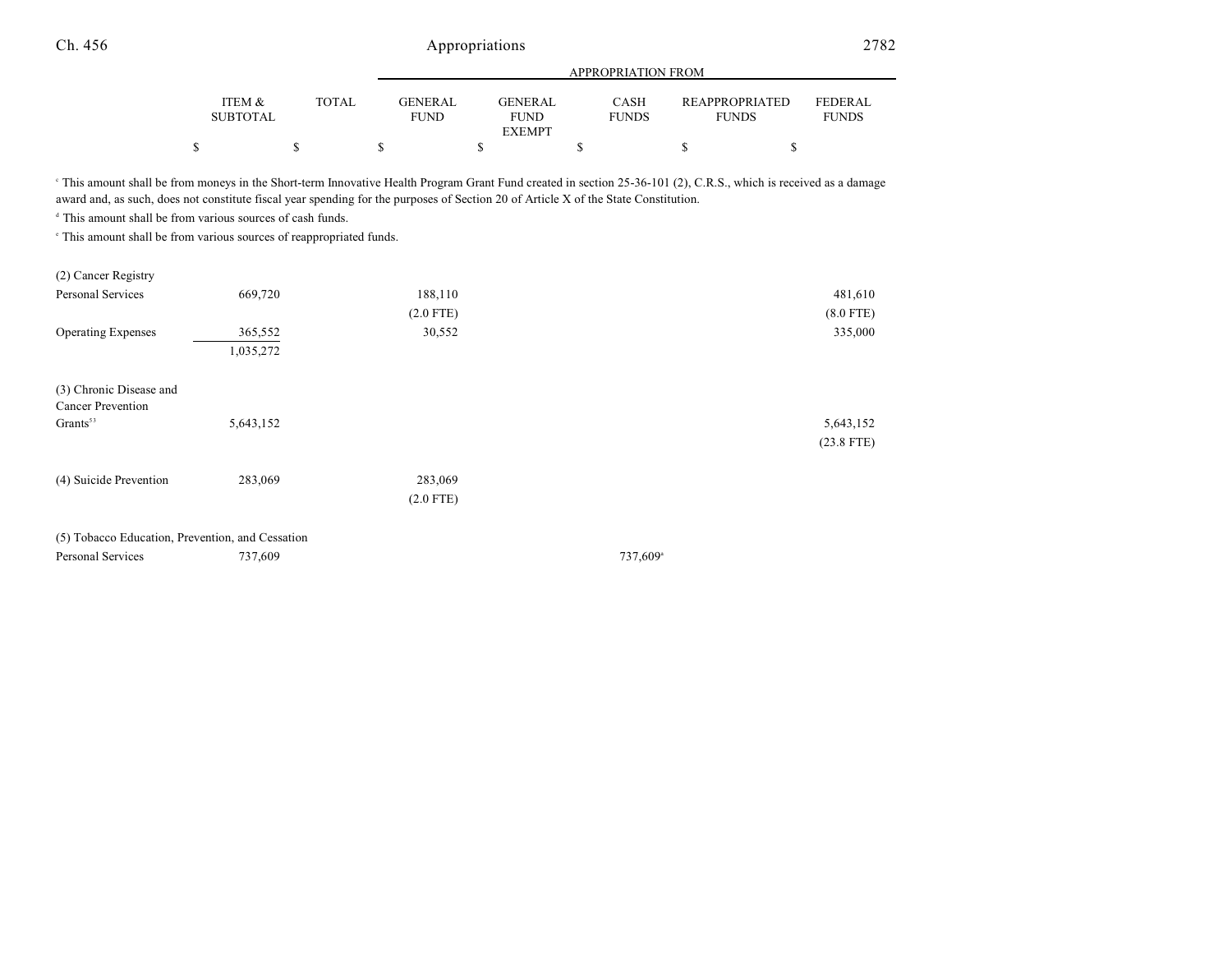|                           |            | $(10.0$ FTE)            |
|---------------------------|------------|-------------------------|
| <b>Operating Expenses</b> | 175,000    | $175.000^{\circ}$       |
| Tobacco Education,        |            |                         |
| Prevention, and Cessation |            |                         |
| Grants                    | 31,015,611 | 31,015,611 <sup>a</sup> |
|                           | 31,928,220 |                         |

<sup>a</sup> These amounts shall be from the Tobacco Education Programs Fund created in Section 24-22-117 (2) (c) (I), C.R.S., which consists of revenues from additional state cigarette and tobacco taxes imposed pursuant to Section 21 of Article X of the State Constitution, and, as such, do not constitute fiscal year spending for the purposes of Section 20 of Article X of the State Constitution.

| (B) Women's Health - Family Planning <sup>54</sup> |            |             |                      |              |
|----------------------------------------------------|------------|-------------|----------------------|--------------|
| <b>Personal Services</b>                           | 1,291,353  | 438,756     | 181,967 <sup>a</sup> | 670,630      |
|                                                    |            | $(6.4$ FTE) | $(2.9$ FTE)          | $(10.0$ FTE) |
| <b>Operating Expenses</b>                          | 3,355      | 3,355       |                      |              |
| Purchase of Services                               | 3,434,214  | 1,229,003   | $25,505^{\circ}$     | 2,179,706    |
| Transfer to the Department                         |            |             |                      |              |
| of Health Care Policy and                          |            |             |                      |              |
| Financing for Breast and                           |            |             |                      |              |
| Cervical Cancer Treatment                          | 1,215,340  |             | 1,215,340°           |              |
| <b>Breast and Cervical</b>                         |            |             |                      |              |
| Cancer Screening                                   | 7,287,660  |             | 3,661,660°           | 3,626,000    |
| <b>Federal Grants</b>                              | 350,000    |             |                      | 350,000      |
|                                                    |            |             |                      | $(3.0$ FTE)  |
|                                                    | 13,581,922 |             |                      |              |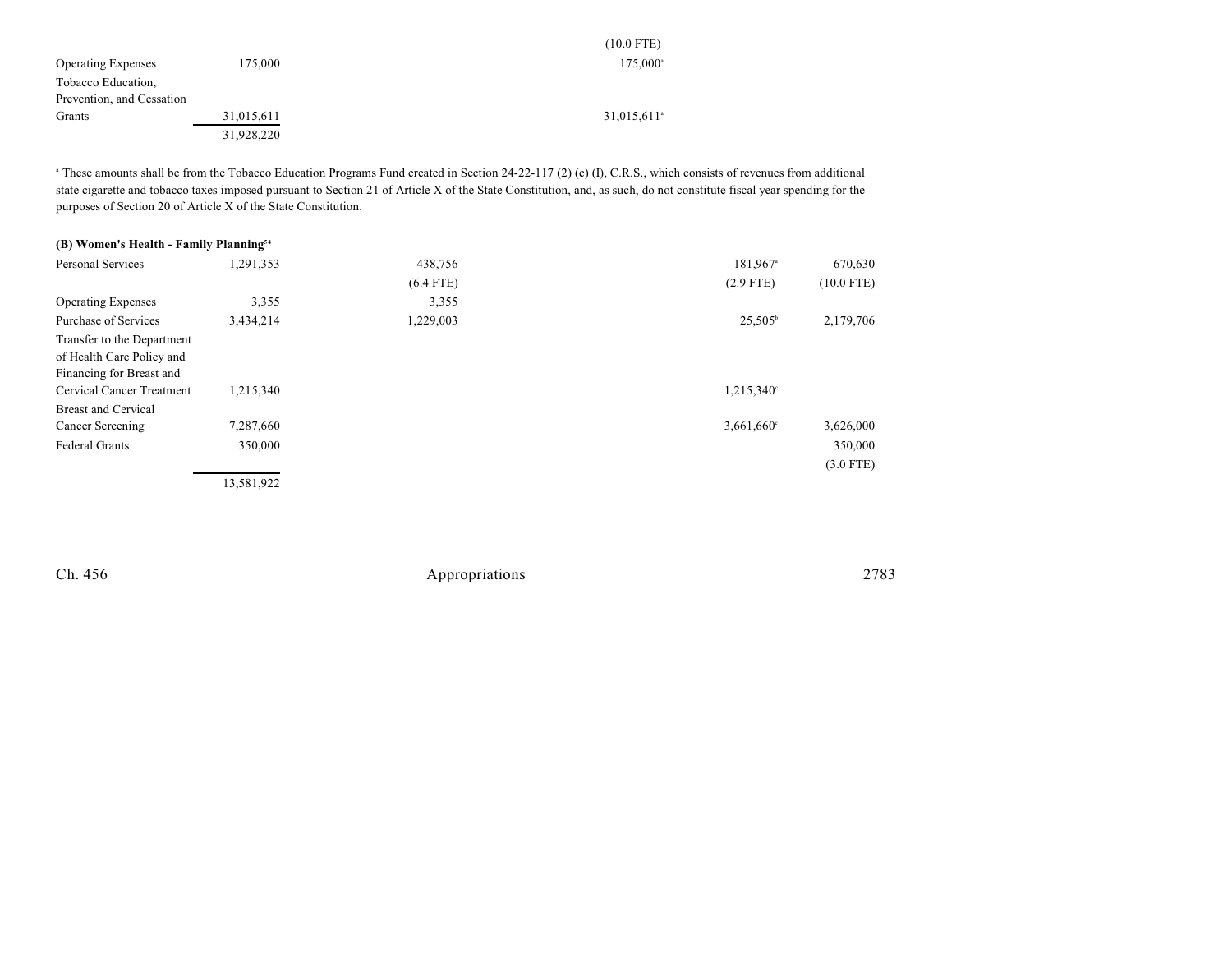|                           |              | APPROPRIATION FROM                                             |                             |  |                                       |                                |
|---------------------------|--------------|----------------------------------------------------------------|-----------------------------|--|---------------------------------------|--------------------------------|
| ITEM &<br><b>SUBTOTAL</b> | <b>TOTAL</b> | <b>GENERAL</b><br><b>GENERAL</b><br><b>FUND</b><br><b>FUND</b> | <b>CASH</b><br><b>FUNDS</b> |  | <b>REAPPROPRIATED</b><br><b>FUNDS</b> | <b>FEDERAL</b><br><b>FUNDS</b> |
|                           |              | <b>EXEMPT</b>                                                  |                             |  |                                       |                                |
|                           |              |                                                                |                             |  |                                       |                                |

<sup>a</sup> Of this amount, \$124,923 shall be from the Prevention, Early Detection, and Treatment Fund Expenditures appropriation in the Prevention Services Division, and \$57,044 shall be from Medicaid funds appropriated to the Department of Health Care Policy and Financing.

<sup>b</sup> This amount shall be from Medicaid funds appropriated to the Department of Health Care Policy and Financing.

These amounts shall be from the Prevention, Early Detection, and Treatment Fund Expenditures appropriation in the Prevention Services Division. <sup>c</sup>

### **(C) Rural - Primary Care**

| Dental Programs       | 1,159,018 | 574,904     | $246,131$ <sup>a</sup> | 337,983     |
|-----------------------|-----------|-------------|------------------------|-------------|
|                       |           | $(0.8$ FTE) | $(0.2$ FTE)            | $(2.0$ FTE) |
| <b>Federal Grants</b> | 118,000   |             |                        | 118,000     |
|                       |           |             |                        | $(1.5$ FTE) |
|                       | 1,277,018 |             |                        |             |

<sup>a</sup> This amount shall be from the State Dental Loan Repayment Fund created in Section 25-23-104 (1), C.R.S., which is received as a damage award and, as such, does not constitute fiscal year spending for the purposes of Section 20 of Article X of the State Constitution.

#### **(D) Prevention Partnerships**

| (1) Interagency Prevention Programs Coordination |         |             |
|--------------------------------------------------|---------|-------------|
| Personal Services                                | 229,426 | 229,426     |
|                                                  | 206,483 | 206,483     |
|                                                  |         | $(3.2$ FTE) |
| <b>Operating Expenses</b>                        | 16,769  | 16.769      |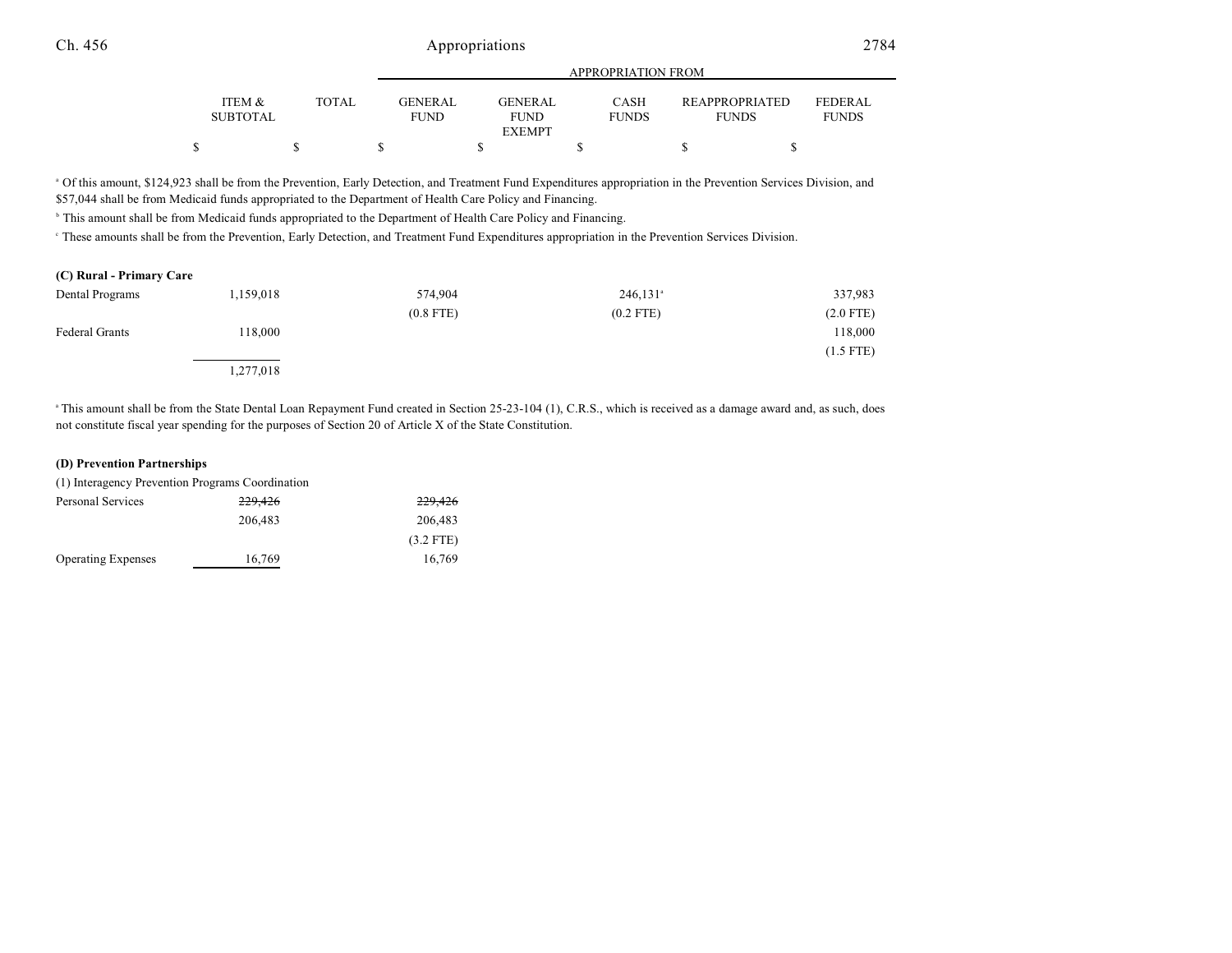|                                          | 223,252   |           |                        |                      |
|------------------------------------------|-----------|-----------|------------------------|----------------------|
| (2) Tony Grampsas Youth Services Program |           |           |                        |                      |
| <b>Prevention Services</b>               |           |           |                        |                      |
| Programs                                 | 5,260,142 | 1,000,000 | 4,260,142              |                      |
|                                          | 5,139,607 |           | 4,139,607 <sup>a</sup> |                      |
|                                          |           |           | $(3.0$ FTE)            |                      |
| Colorado Student                         |           |           |                        |                      |
| before-and-after-school                  |           |           |                        |                      |
| Project Fund                             | 300,000   | 300,000   |                        |                      |
| Colorado Student                         |           |           |                        |                      |
| Before-and-After-School                  |           |           |                        |                      |
| Project                                  | 300,000   |           |                        | 300,000 <sup>b</sup> |
|                                          | 5,860,142 |           |                        |                      |
|                                          | 5,739,607 |           |                        |                      |

<sup>a</sup> This amount shall be from the Tobacco Litigation Settlement Cash Fund created in Section 24-22-115 (1) (a), C.R.S., which is received as a damage award and, as such, does not constitute fiscal year spending for the purposes of Section 20 of Article X of the State Constitution.

<sup>b</sup> This amount shall be from the Colorado Student Before-and-after-school Project Fund created in Section 25-20.5-205 (4), C.R.S.

246,195

| (3) Colorado Children's Trust Fund |         |                      |         |
|------------------------------------|---------|----------------------|---------|
| Personal Services                  | 76,931  | 76,931 <sup>a</sup>  |         |
|                                    |         | $(1.5$ FTE)          |         |
| <b>Operating Expenses</b>          | 495,137 | 395,137 <sup>a</sup> | 100,000 |
|                                    | 572,068 |                      |         |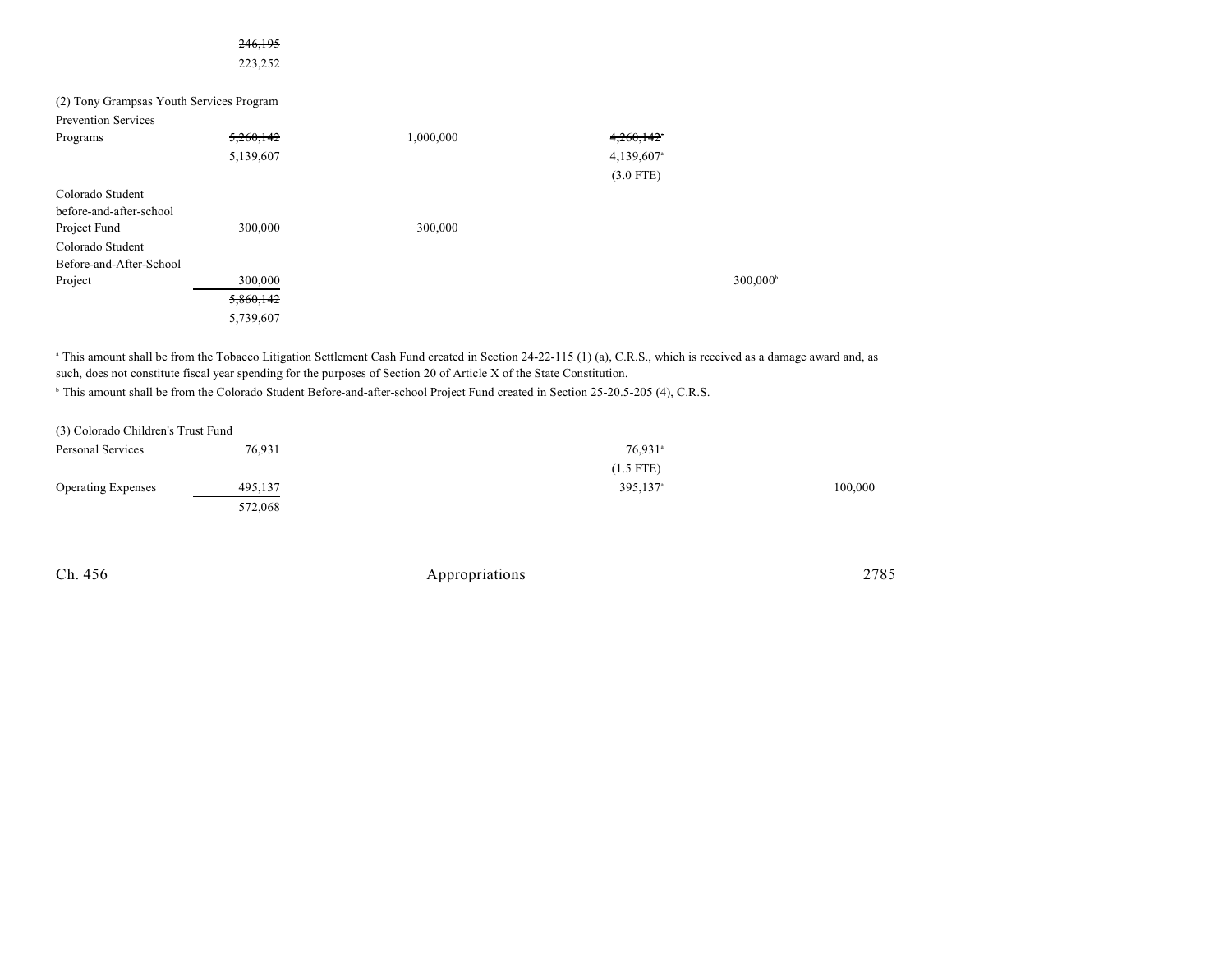| Ch. 456                                                                                                               |                           |              |                               | Appropriations                                 |                         |                                       | 2786                           |
|-----------------------------------------------------------------------------------------------------------------------|---------------------------|--------------|-------------------------------|------------------------------------------------|-------------------------|---------------------------------------|--------------------------------|
|                                                                                                                       |                           |              |                               |                                                | APPROPRIATION FROM      |                                       |                                |
|                                                                                                                       | ITEM &<br><b>SUBTOTAL</b> | <b>TOTAL</b> | <b>GENERAL</b><br><b>FUND</b> | <b>GENERAL</b><br><b>FUND</b><br><b>EXEMPT</b> | CASH<br><b>FUNDS</b>    | <b>REAPPROPRIATED</b><br><b>FUNDS</b> | <b>FEDERAL</b><br><b>FUNDS</b> |
|                                                                                                                       | \$                        | \$           | \$                            | \$                                             | \$                      | \$<br>\$                              |                                |
| <sup>a</sup> These amounts shall be from the Colorado Children's Trust Fund created in Section 19-3.5-106 (1), C.R.S. |                           |              |                               |                                                |                         |                                       |                                |
| (E) Family and Community Health                                                                                       |                           |              |                               |                                                |                         |                                       |                                |
| (1) Maternal and Child                                                                                                |                           |              |                               |                                                |                         |                                       |                                |
| Health                                                                                                                | 3,893,000                 |              |                               |                                                |                         |                                       | 3,893,000                      |
|                                                                                                                       |                           |              |                               |                                                |                         |                                       | $(13.0$ FTE)                   |
| (2) Child, Adolescent, and School Health                                                                              |                           |              |                               |                                                |                         |                                       |                                |
| Nurse Home Visitor                                                                                                    |                           |              |                               |                                                |                         |                                       |                                |
| Program                                                                                                               | 13,845,461                |              |                               |                                                | 13,845,461              |                                       |                                |
|                                                                                                                       | 13,453,722                |              |                               |                                                | 13,453,722 <sup>a</sup> |                                       |                                |
|                                                                                                                       |                           |              |                               |                                                | $(4.0$ FTE)             |                                       |                                |
| School-based Health                                                                                                   |                           |              |                               |                                                |                         |                                       |                                |
| Centers                                                                                                               | 999,810                   |              | 999,810                       |                                                |                         |                                       |                                |
|                                                                                                                       | 974,810                   |              | 974,810                       |                                                |                         |                                       |                                |
|                                                                                                                       |                           |              | $(0.7$ FTE)                   |                                                |                         |                                       |                                |
| <b>Federal Grants</b>                                                                                                 | 533,000                   |              |                               |                                                |                         |                                       | 533,000                        |
|                                                                                                                       |                           |              |                               |                                                |                         |                                       | $(2.2$ FTE)                    |
|                                                                                                                       | 15,378,271                |              |                               |                                                |                         |                                       |                                |
|                                                                                                                       | 14,961,532                |              |                               |                                                |                         |                                       |                                |
|                                                                                                                       |                           |              |                               |                                                |                         |                                       |                                |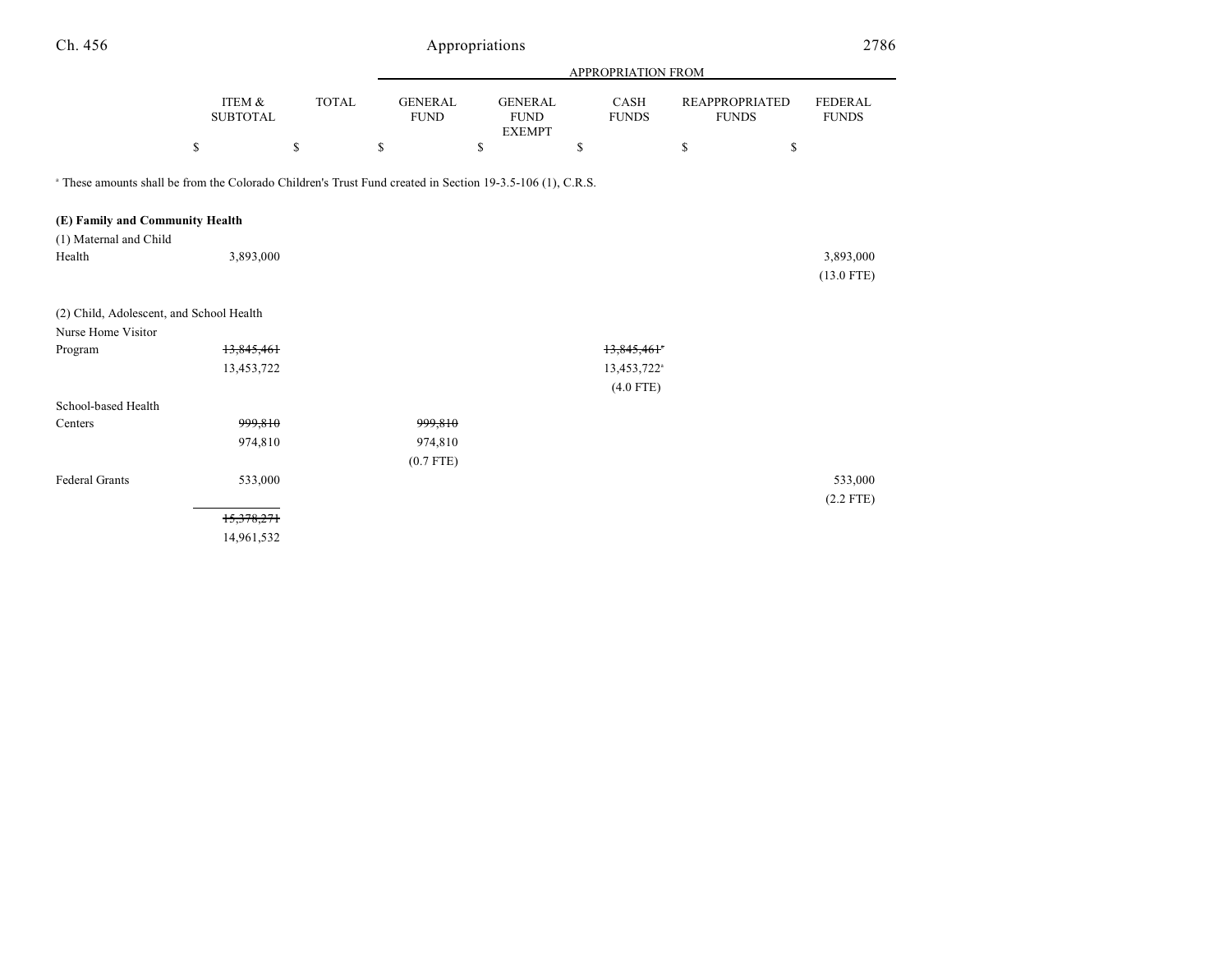<sup>a</sup> This amount shall be from the Nurse Home Visitor Program Fund created in Section 25-31-107 (2) (b), C.R.S., which is received as a damage award and, as such, does not constitute fiscal year spending for the purposes of Section 20 of Article X of the State Constitution.

| (a) Health Care Program for Children with Special Needs |           |              |             |  |
|---------------------------------------------------------|-----------|--------------|-------------|--|
| Personal Services                                       | 1.328.787 | 667,172(M)   | 661.615     |  |
|                                                         |           | $(10.1$ FTE) | $(7.4$ FTE) |  |

|                           |           | $(10.1$ FTE) |                     | $(7.4$ FTE)         |
|---------------------------|-----------|--------------|---------------------|---------------------|
| <b>Operating Expenses</b> | 100,577   | 87,577(M)    |                     | 13,000 <sup>s</sup> |
| Purchase of Services      | 3,604,750 | 1,856,473    | 40,874 <sup>b</sup> | 1,707,403           |
| Traumatic Brain Injury    |           |              |                     |                     |
| Services                  | 188,416   |              |                     | $188,416^{\circ}$   |
|                           |           |              |                     | $(1.0$ FTE)         |
|                           | 5,222,530 |              |                     |                     |

<sup>a</sup> These amounts shall be from the Maternal and Child Health Block Grant and are shown for informational purposes only.

 $b$  This amount shall be from client fees.

This amount shall be from funds appropriated in of the Department of Human Services. <sup>c</sup>

| (b) Genetics Counseling   |           |                          |
|---------------------------|-----------|--------------------------|
| Personal Services         | 58,902    | 58,902 <sup>a</sup>      |
|                           |           | $(1.0$ FTE)              |
| <b>Operating Expenses</b> | 1,239,669 | $1,239,669$ <sup>a</sup> |
|                           | 1,298,571 |                          |

<sup>a</sup> These amounts shall be from the Newborn Screening and Genetic Counseling Cash Funds created in Section 25-4-1006 (1), C.R.S.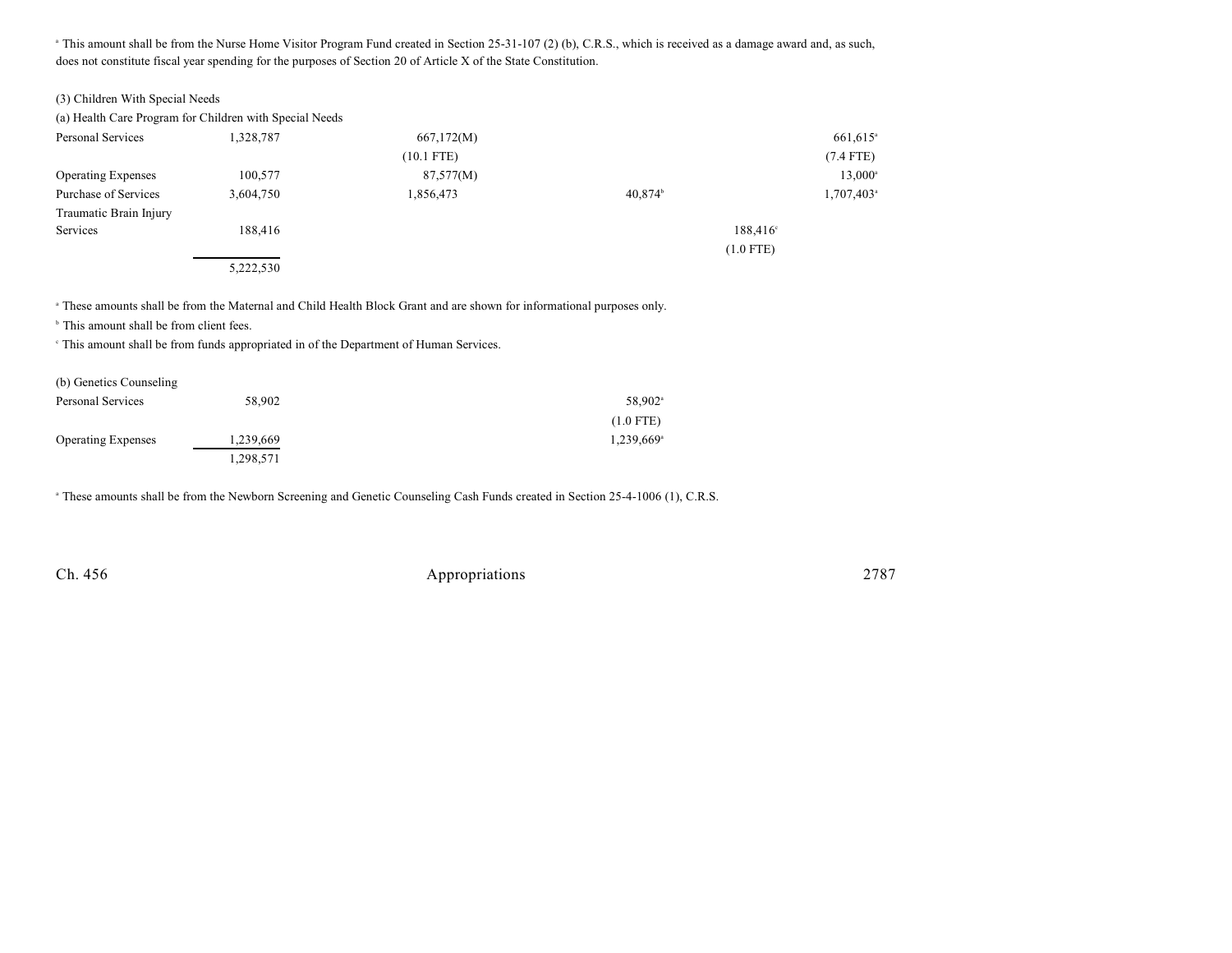| Ch. 456                                                                                     |                           |                                             |                               | Appropriations                                 |                           |                                       | 2788                           |
|---------------------------------------------------------------------------------------------|---------------------------|---------------------------------------------|-------------------------------|------------------------------------------------|---------------------------|---------------------------------------|--------------------------------|
|                                                                                             |                           |                                             |                               |                                                | <b>APPROPRIATION FROM</b> |                                       |                                |
|                                                                                             | ITEM &<br><b>SUBTOTAL</b> | <b>TOTAL</b>                                | <b>GENERAL</b><br><b>FUND</b> | <b>GENERAL</b><br><b>FUND</b><br><b>EXEMPT</b> | CASH<br><b>FUNDS</b>      | <b>REAPPROPRIATED</b><br><b>FUNDS</b> | <b>FEDERAL</b><br><b>FUNDS</b> |
|                                                                                             | \$                        | $\mathbb{S}% _{n}^{X\rightarrow\mathbb{R}}$ | \$                            | \$                                             | \$                        | \$<br>\$                              |                                |
| (4) Department of Human<br>Services Grant                                                   | 29,790                    |                                             |                               |                                                |                           | 29,790 <sup>a</sup>                   |                                |
|                                                                                             |                           |                                             |                               |                                                |                           | $(0.2$ FTE)                           |                                |
| a This amount shall be from federal funds appropriated in the Department of Human Services. |                           |                                             |                               |                                                |                           |                                       |                                |
| (5) Federal Grants                                                                          | 508,000                   |                                             |                               |                                                |                           |                                       | 508,000<br>$(4.6$ FTE)         |
| (F) Nutrition Services                                                                      |                           |                                             |                               |                                                |                           |                                       |                                |
| Women, Infants, and<br>Children Supplemental                                                |                           |                                             |                               |                                                |                           |                                       |                                |
| Food Grant                                                                                  | 69,448,035                |                                             |                               |                                                |                           |                                       | 69,448,035                     |
|                                                                                             | 69,415,274                |                                             |                               |                                                |                           |                                       | 69,415,274                     |
|                                                                                             |                           |                                             |                               |                                                |                           |                                       | $(21.3$ FTE)                   |
| Child and Adult Care                                                                        |                           |                                             |                               |                                                |                           |                                       |                                |
| Food Program                                                                                | 24,069,644                |                                             |                               |                                                |                           |                                       | 24,069,644                     |
|                                                                                             |                           |                                             |                               |                                                |                           |                                       | $(12.8$ FTE)                   |
|                                                                                             | 93,517,679                |                                             |                               |                                                |                           |                                       |                                |
|                                                                                             | 93,484,918                |                                             |                               |                                                |                           |                                       |                                |
| (G) Federal Grants                                                                          | 650,000                   |                                             |                               |                                                |                           |                                       | 650,000                        |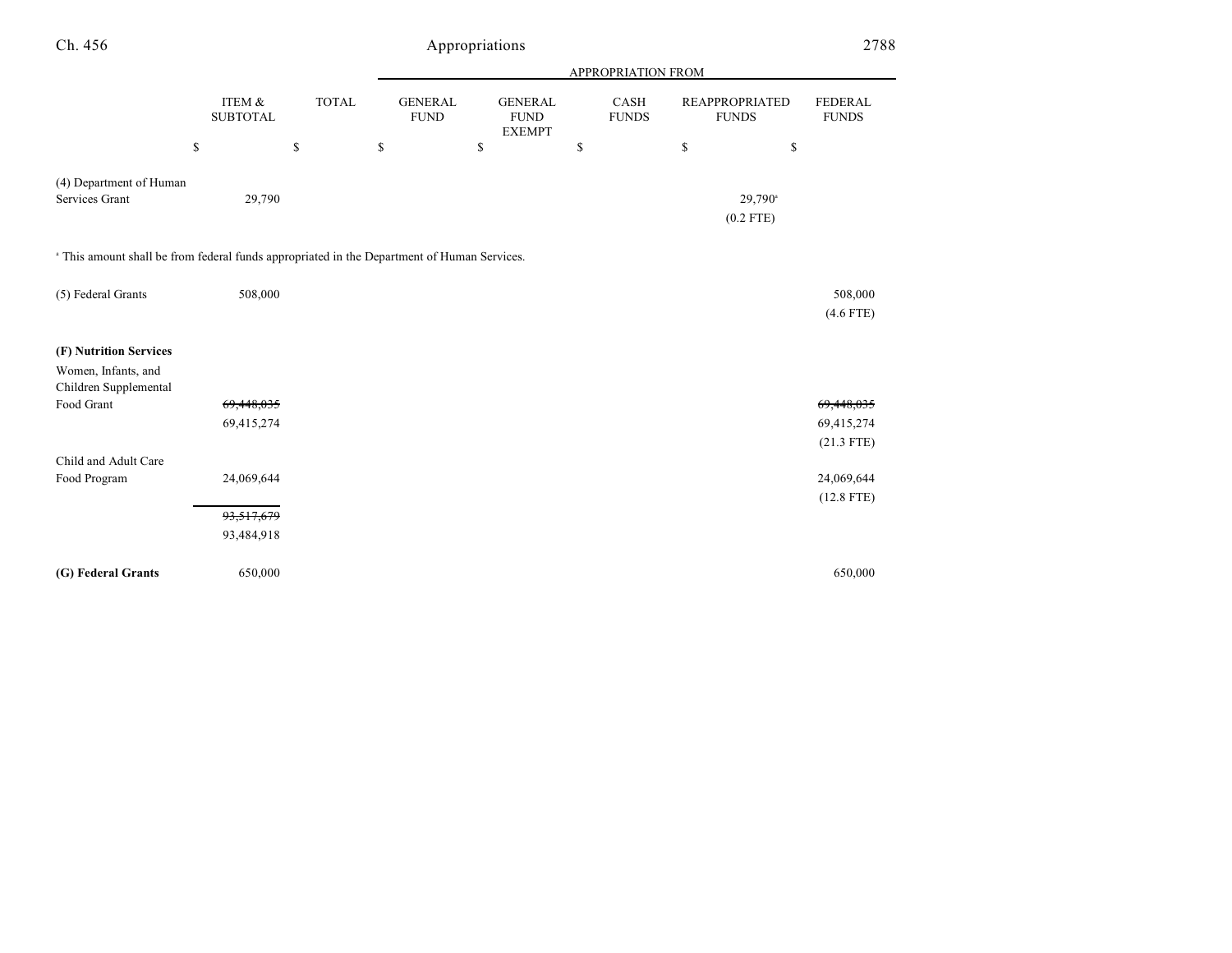## 258,281,021

261,676,610

**(11) HEALTH FACILITIES AND EMERGENCY MEDICAL SERVICES DIVISION**

| (A) Licensure                           |              |         |                                                                                                                                                                                 |  |
|-----------------------------------------|--------------|---------|---------------------------------------------------------------------------------------------------------------------------------------------------------------------------------|--|
| (1) Health Facilities General Licensure |              |         |                                                                                                                                                                                 |  |
| Personal Services                       | 916,990      | 150,245 | 766,745                                                                                                                                                                         |  |
|                                         | 826,070      |         | 675,825 <sup>a</sup>                                                                                                                                                            |  |
|                                         | $(13.7$ FTE) |         |                                                                                                                                                                                 |  |
| <b>Operating Expenses</b>               | 28,139       | 3,732   | 24,407 <sup>a</sup>                                                                                                                                                             |  |
|                                         | 945,129      |         |                                                                                                                                                                                 |  |
|                                         | 854,209      |         |                                                                                                                                                                                 |  |
| be from various sources of cash funds.  |              |         | <sup>a</sup> Of these amounts \$720,062 \$629,142 shall be from the Health Facilities General Licensure Cash Fund created in Section 25-3-103.1 (1), C.R.S., and \$71,090 shall |  |
| (2) Assisted Living Facilities          |              |         |                                                                                                                                                                                 |  |
| Personal Services                       | 585,316      | 93,583  | 491,733 <sup>a</sup>                                                                                                                                                            |  |
|                                         | $(7.7$ FTE)  |         |                                                                                                                                                                                 |  |
| <b>Operating Expenses</b>               | 37,604       | 16,869  | $20,735$ <sup>a</sup>                                                                                                                                                           |  |
|                                         | 622,920      |         |                                                                                                                                                                                 |  |
|                                         |              |         |                                                                                                                                                                                 |  |

<sup>a</sup> Of these amounts, \$491,993 shall be from the Assisted Living Residence Cash Fund created in Section 25-27-107.5, C.R.S., and \$20,475 shall be from the Assisted Living Residence Improvement Cash Fund created in Section 25-27-106 (2) (b) (IV), C.R.S.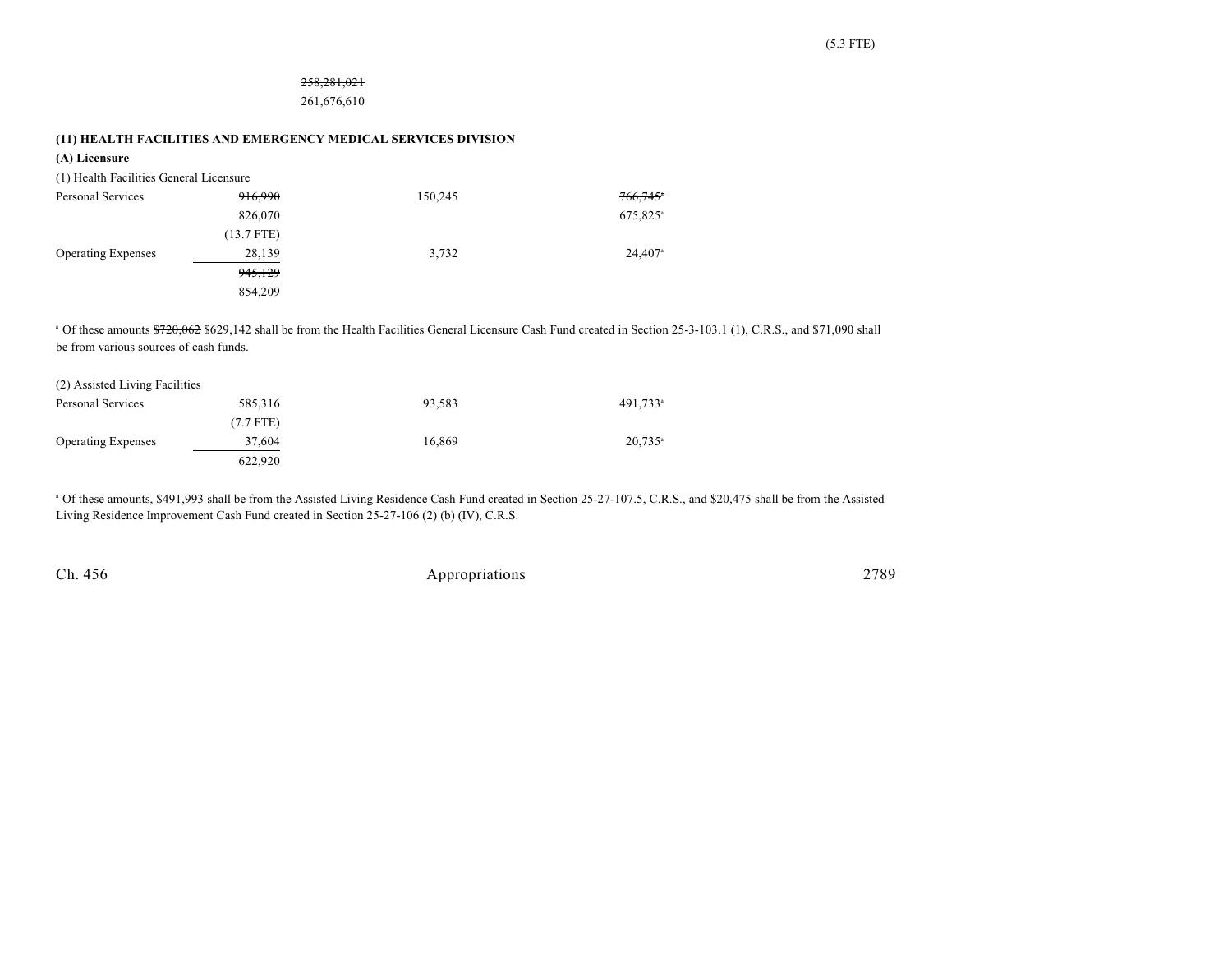|                               |                           |              | <b>APPROPRIATION FROM</b>     |                                                |                      |                                       |                         |
|-------------------------------|---------------------------|--------------|-------------------------------|------------------------------------------------|----------------------|---------------------------------------|-------------------------|
|                               | ITEM &<br><b>SUBTOTAL</b> | <b>TOTAL</b> | <b>GENERAL</b><br><b>FUND</b> | <b>GENERAL</b><br><b>FUND</b><br><b>EXEMPT</b> | CASH<br><b>FUNDS</b> | <b>REAPPROPRIATED</b><br><b>FUNDS</b> | FEDERAL<br><b>FUNDS</b> |
|                               | \$                        | S            | \$                            | \$                                             | S                    | \$<br>\$                              |                         |
| (3) Medication Administration |                           |              |                               |                                                |                      |                                       |                         |
| Personal Services             | 193,707                   |              |                               |                                                | 193,707 <sup>a</sup> |                                       |                         |
|                               | $(0.9$ FTE)               |              |                               |                                                |                      |                                       |                         |
| <b>Operating Expenses</b>     | 1,245                     |              |                               |                                                | $1,245^{\circ}$      |                                       |                         |
|                               | 194,952                   |              |                               |                                                |                      |                                       |                         |

<sup>a</sup> These amounts shall be from the Medication Administration Cash Fund created in Section 25-1.5-303 (5) (a), C.R.S.

| (B) Medicaid/Medicare Certification Program |              |                        |           |
|---------------------------------------------|--------------|------------------------|-----------|
| Personal Services                           | 6,218,611    | 3,656,939*             | 2,561,672 |
|                                             | 6,200,757    | 3,650,578 <sup>a</sup> | 2,550,179 |
|                                             | $(97.4$ FTE) |                        |           |
| <b>Operating Expenses</b>                   | 563,413      | 233,624 <sup>a</sup>   | 329,789   |
|                                             | 6,782,024    |                        |           |
|                                             | 6,764,170    |                        |           |

These amounts shall be from Medicaid funds appropriated to the Executive Director's Office of the Department of Health Care Policy and Financing. <sup>a</sup>

## **(C) Emergency Medical Services**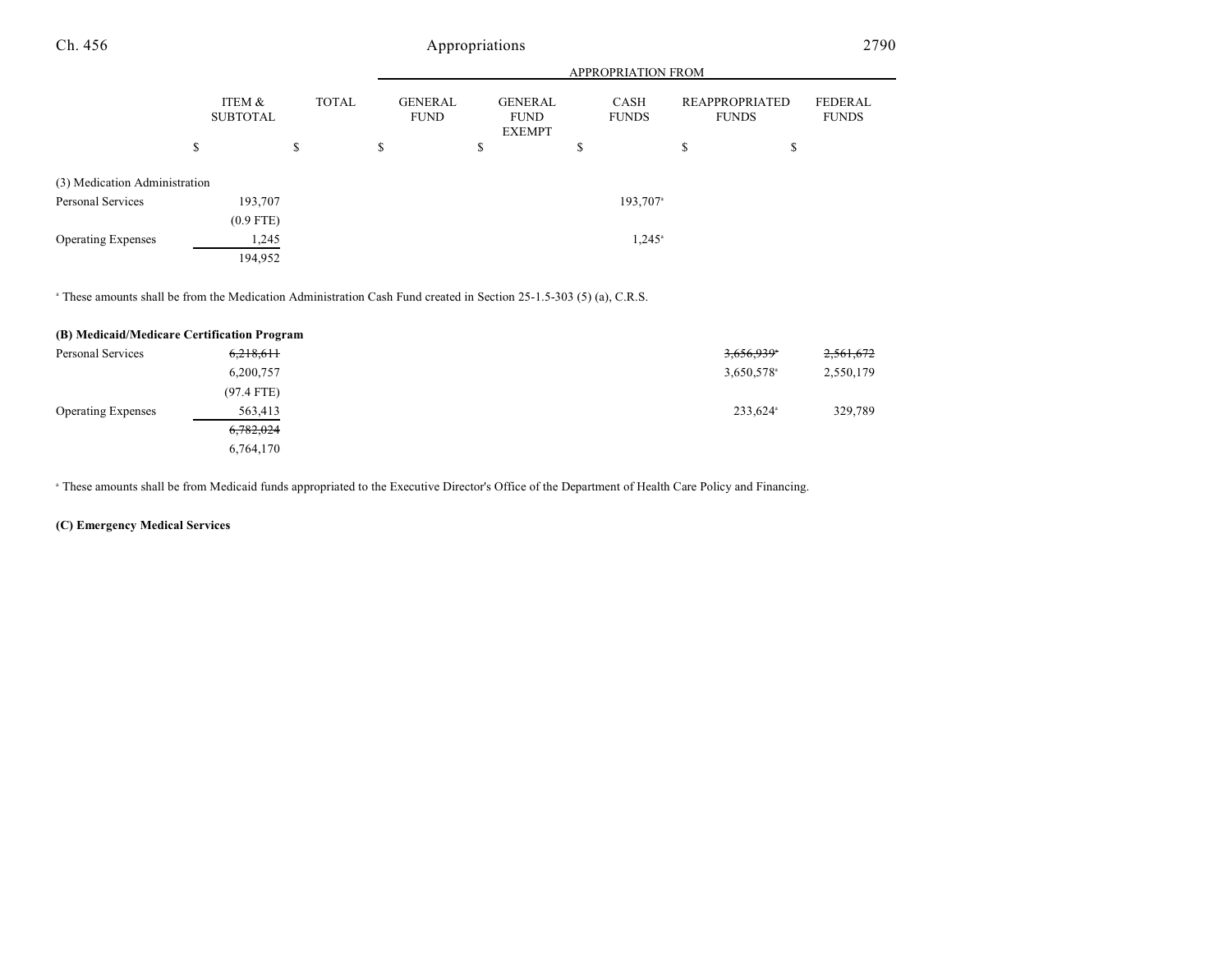| State EMS Coordination,    |           |           |                        |             |
|----------------------------|-----------|-----------|------------------------|-------------|
| Planning and Certification |           |           |                        |             |
| Program                    | 1,129,855 |           | 1,129,855*             |             |
|                            | 1,090,177 |           | 1,090,177 <sup>a</sup> |             |
|                            |           |           | $(12.9$ FTE)           |             |
| Distributions to Regional  |           |           |                        |             |
| Emergency Medical and      |           |           |                        |             |
| Trauma Councils            |           |           |                        |             |
| (RETACs)                   | 1,785,000 |           | 1,785,000 <sup>b</sup> |             |
| <b>Emergency Medical</b>   |           |           |                        |             |
| Services Provider Grants   | 2,078,793 |           | 2,078,793b             |             |
| Trauma Facility            |           |           |                        |             |
| Designation Program        | 383,996   |           | 383,996°               |             |
|                            |           |           | $(2.1$ FTE)            |             |
| Federal Grants             | 138,000   |           |                        | 138,000     |
|                            |           |           |                        | $(0.8$ FTE) |
| Poison Control             | 1,421,442 | 1,421,442 |                        |             |
|                            | 6,937,086 |           |                        |             |
|                            | 6,897,408 |           |                        |             |

<sup>a</sup> Of this amount \$1,099,704 \$1,060,026 shall be from the Emergency Medical Services Account within the Highway Users Tax Fund created in Section 25-3.5-603 (1) (a), C.R.S., and \$30,151 shall be from the Fixed-Wing and Rotary-Wing Ambulances Cash Fund established in Section 25-3.5-307 (2) (b), C.R.S.

<sup>b</sup> These amounts shall be from the Emergency Medical Services Account within the Highway Users Tax Fund created in Section 25-3.5-603 (1) (a), C.R.S.

This amount shall be from the Statewide Trauma Care System Cash Fund created in Section 25-3.5-705 (2), C.R.S.

| (D) Indirect Cost |                      |                |                      |                      |         |
|-------------------|----------------------|----------------|----------------------|----------------------|---------|
| Assessment        | <del>1,703,352</del> |                | 544,931 <sup>*</sup> | 552.760 <sup>b</sup> | 605.661 |
|                   |                      |                |                      |                      |         |
|                   |                      |                |                      |                      |         |
| Ch. 456           |                      | Appropriations |                      |                      | 2791    |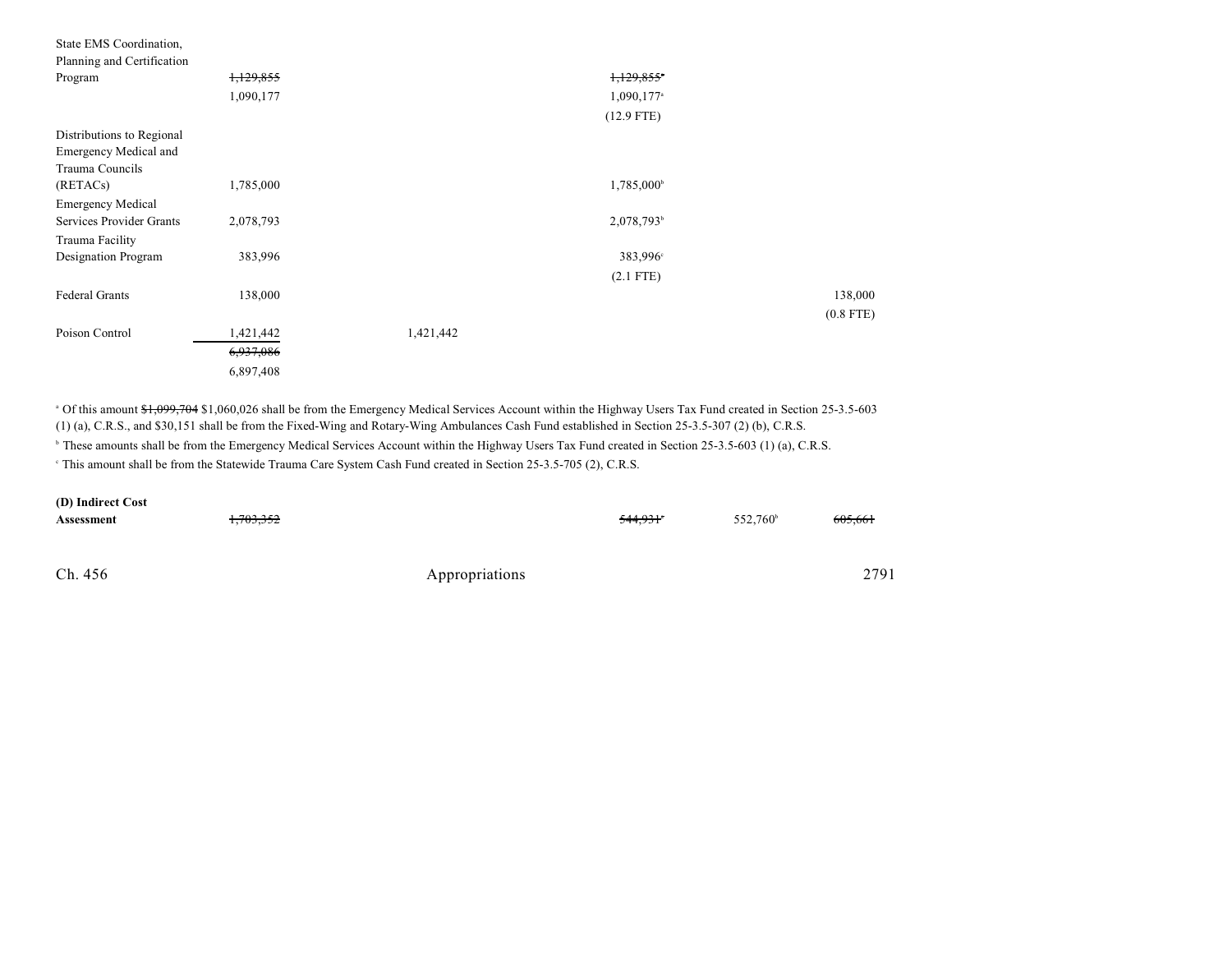|   |                           |                                               | <b>APPROPRIATION FROM</b>     |                             |  |                                                                         |  |
|---|---------------------------|-----------------------------------------------|-------------------------------|-----------------------------|--|-------------------------------------------------------------------------|--|
|   | ITEM &<br><b>SUBTOTAL</b> | <b>TOTAL</b><br><b>GENERAL</b><br><b>FUND</b> | <b>GENERAL</b><br><b>FUND</b> | <b>CASH</b><br><b>FUNDS</b> |  | <b>FEDERAL</b><br><b>REAPPROPRIATED</b><br><b>FUNDS</b><br><b>FUNDS</b> |  |
| S |                           | S                                             | <b>EXEMPT</b>                 |                             |  | \$                                                                      |  |
|   | 1,792,760                 |                                               |                               | 515,000 <sup>a</sup>        |  | 725,000                                                                 |  |

<sup>a</sup> This amount shall be from various sources of cash funds.

<sup>b</sup> This amount shall be from Medicaid funds appropriated to the Executive Director's Office of the Department of Health Care Policy and Financing.

| 17,185,463 |  |
|------------|--|
| 17,126,419 |  |

# **TOTALS PART XVI (PUBLIC HEALTH**

| <b>AND ENVIRONMENT</b> | <del>\$465.787.156</del> | <del>\$26.308.837</del> | $$495.000^{\circ}$$ | <del>\$160,157,973</del> | <del>\$69,183,635</del> | <del>\$209,641,711</del> |
|------------------------|--------------------------|-------------------------|---------------------|--------------------------|-------------------------|--------------------------|
|                        | \$468,745,297            | \$26,061,357            |                     | \$163,249,537            | \$69,325,687            | \$209,613,716            |

<sup>a</sup> This amount is not subject to the limitation on General Fund appropriations set forth in Section 24-75-201.1, C.R.S., or any other spending limitation existing in law pursuant to Article X, Section 21 (8) of the State Constitution.

**FOOTNOTES** -- The following statements are referenced to the numbered footnotes throughout section 2.

52a Department of Public Health and Environment, Administration and Support, SpecialEnvironmental Programs, Recycling Resources Economic Opportunity Program -- It is the intent of the General Assembly that the Pollution Prevention Advisory Board prioritize the use of these funds in awarding grants pursuant to Section 25-16.5-106.7 (4) (j), C.R.S., for the reduction of waste tire stockpiles in Colorado.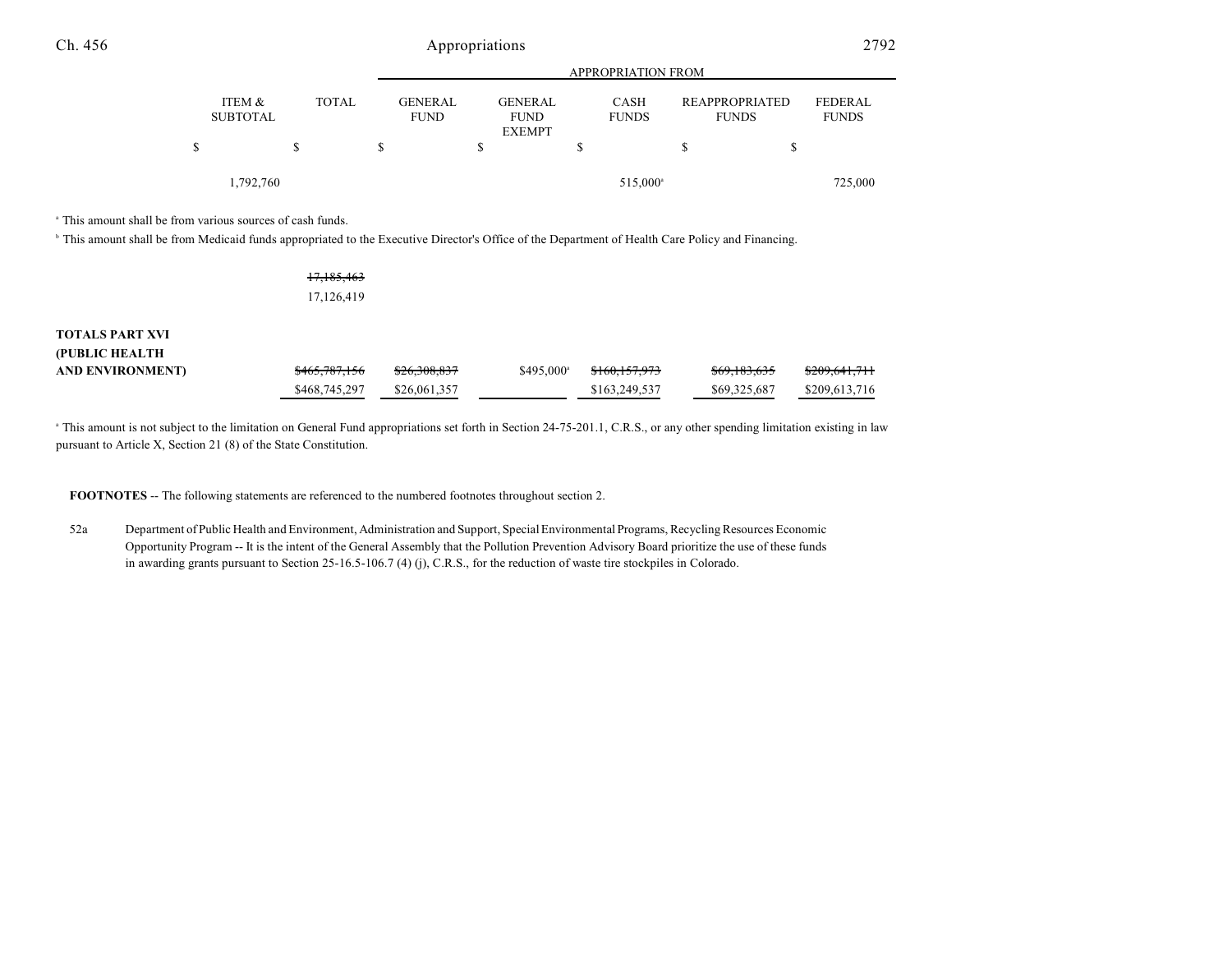- 52b Department of Public Health and Environment, Administration and Support, Special Environmental Programs, Advanced Technology Research Grants -- It is the intent of the General Assembly that the Pollution Prevention Advisory Board prioritize the use of these funds in awarding grants pursuant to Section 25-16.5-105 (2) (b), C.R.S., for the reduction of waste tire stockpiles in Colorado.
- 53 Department of Public Health and Environment, Prevention Services Division, Prevention Programs, Chronic Disease and Cancer Prevention Grants -- The General Assembly accepts no obligation to continue funding for these programs when federal funds are no longer available. Any match requirements for these federal grants are to be provided by non-state sources. The Department is requested to document the sources of matching funds, which documentation should be submitted to the Joint Budget Committee annually with its budget request, to serve as proof of the required state match for these federal dollars.
- 54 Department of Public Health and Environment, Prevention Services Division, Women's Health Family Planning -- Pursuant to Article V, Section 50, of the Colorado Constitution, no public funds shall be used by the State of Colorado, its agencies or political subdivisions to pay or otherwise reimburse, either directly or indirectly, any person, agency or facility for the performance of any induced abortion, provided however, that the General Assembly, by specific bill, may authorize and appropriate funds to be used for those medical services necessary to prevent the death of either a pregnant woman or her unborn child under circumstances where every reasonable effort is made to preserve the life of each.